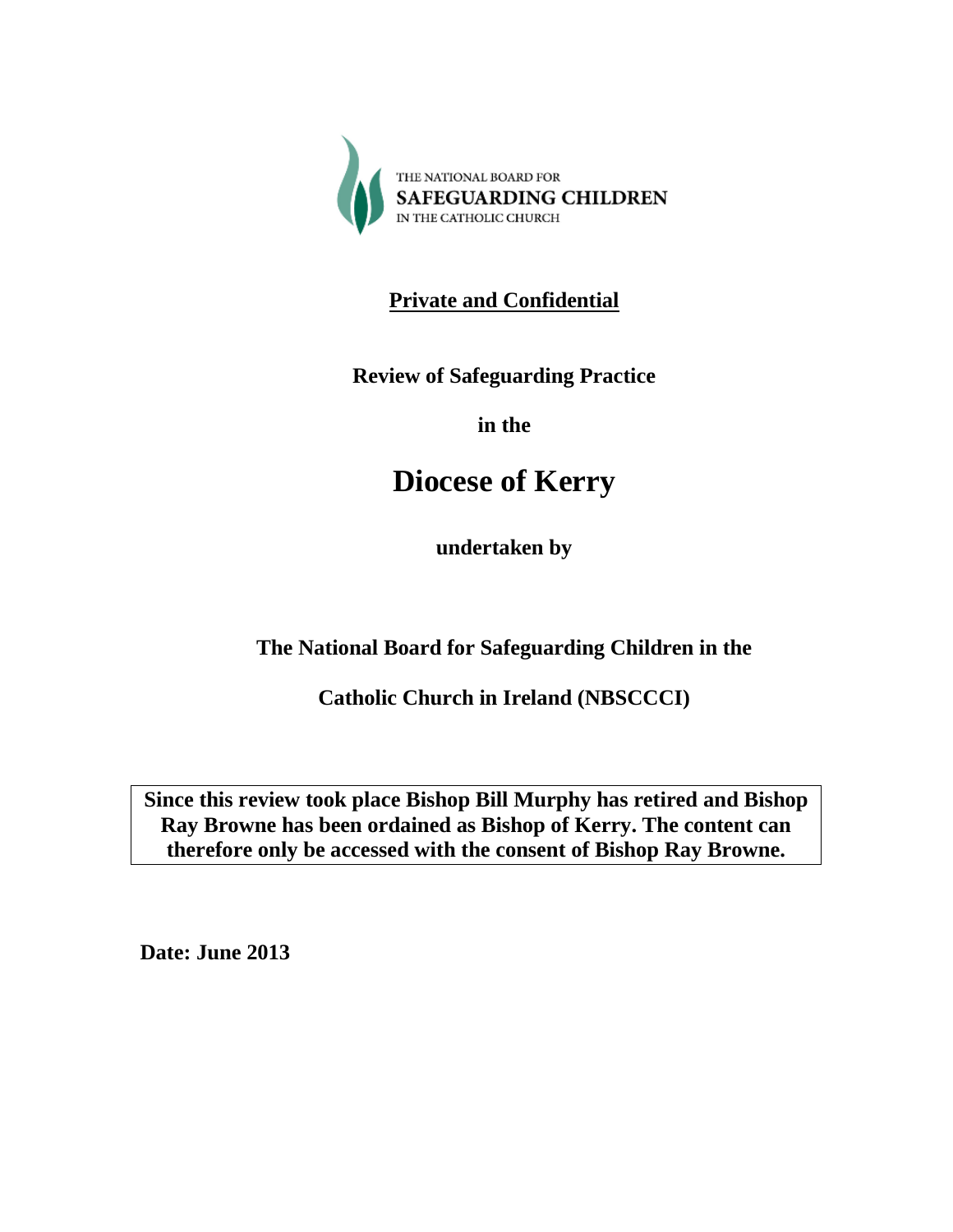# **CONTENTS**

| <b>Background</b>                                                       | Page 3  |
|-------------------------------------------------------------------------|---------|
| <b>Standard 1</b><br>A written policy on keeping children safe          | Page 7  |
| <b>Standard 2</b><br>Management of allegations                          | Page 10 |
| <b>Standard 3</b><br>Preventing Harm to Children                        | Page 15 |
| <b>Standard 4</b><br>Training and Education                             | Page 19 |
| <b>Standard 5</b><br>Communicating the Church's<br>Safeguarding Message | Page 21 |
| <b>Standard 6</b><br><b>Access to Advice and Support</b>                | Page 24 |
| <b>Standard 7</b><br><b>Implementing and Monitoring Standards</b>       | Page 28 |
| <b>Recommendations</b>                                                  | Page 30 |
| <b>Terms of Reference</b>                                               | Page 31 |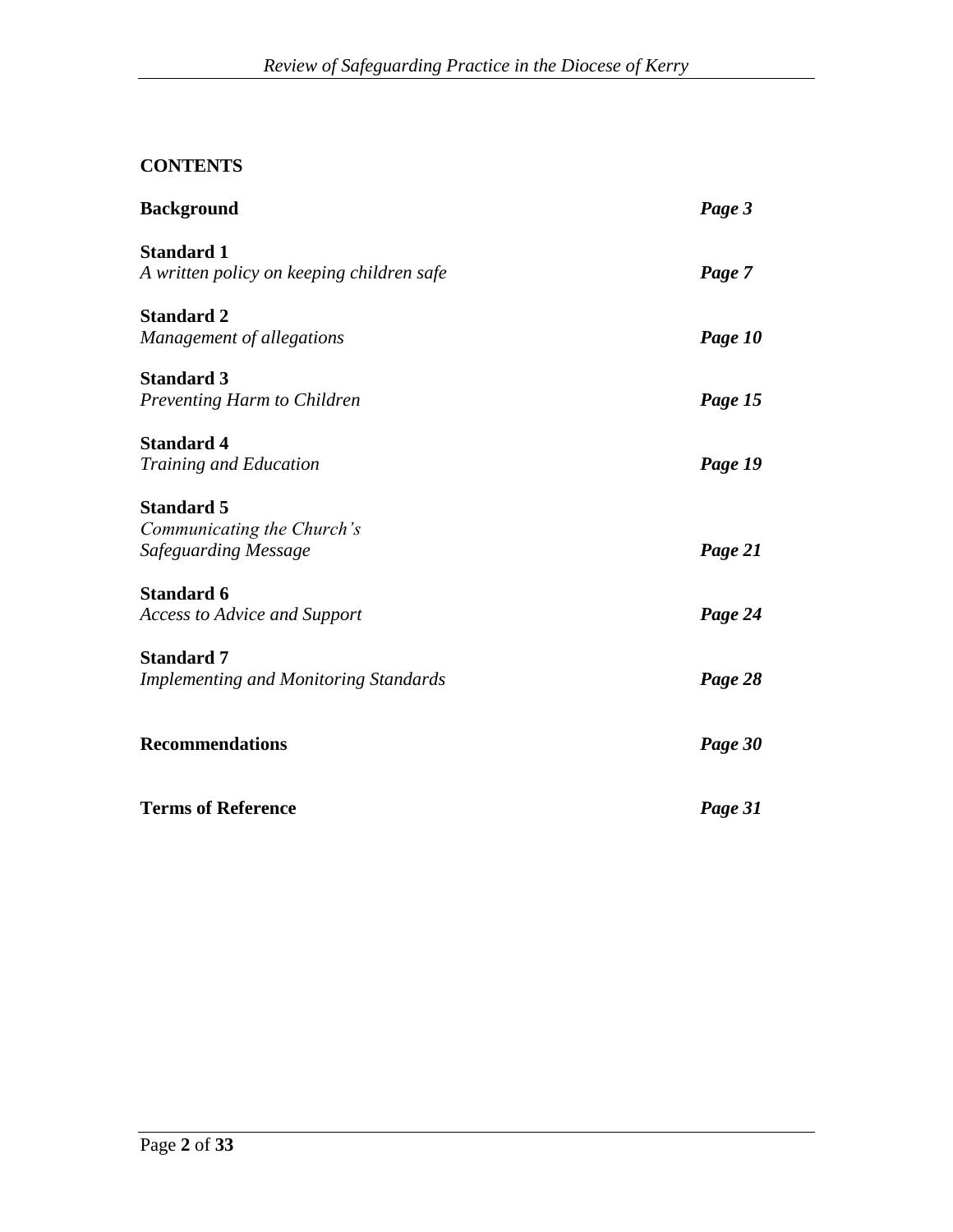#### **Background**

The National Board for Safeguarding Children in the Catholic Church in Ireland (NBSCCCI) was asked by the Sponsoring Bodies, namely the Episcopal Conference, the Conference of Religious of Ireland and the Irish Missionary Union, to undertake a comprehensive review of safeguarding practice within and across all the Church authorities on the island of Ireland. The purpose of the review is to confirm that current safeguarding practice complies with the standards set down within the guidance issued by the Sponsoring Bodies in February 2009, *Safeguarding Children: Standards and Guidance Document for the Catholic Church in Ireland* and that all known allegations and concerns had been appropriately dealt with. To achieve this task, safeguarding practice in each Church authority is to be reviewed through an examination of case records and through interviews with key personnel involved both within and external to a diocese or other authority.

This report contains the findings of the *Review of Safeguarding Practice within the Diocese of Kerry* undertaken by the NBSCCCI in line with the request made to it by the Sponsoring Bodies. It is based upon the case material made available by Bishop William Murphy, along with interviews with selected key personnel who contribute to safeguarding within the Diocese of Kerry. The NBSCCCI believes that all relevant documentation for these cases was passed to the reviewers and Bishop Murphy has confirmed this.

The findings of the review have been shared with a reference group before being submitted to Bishop Murphy, along with any recommendations arising from the findings.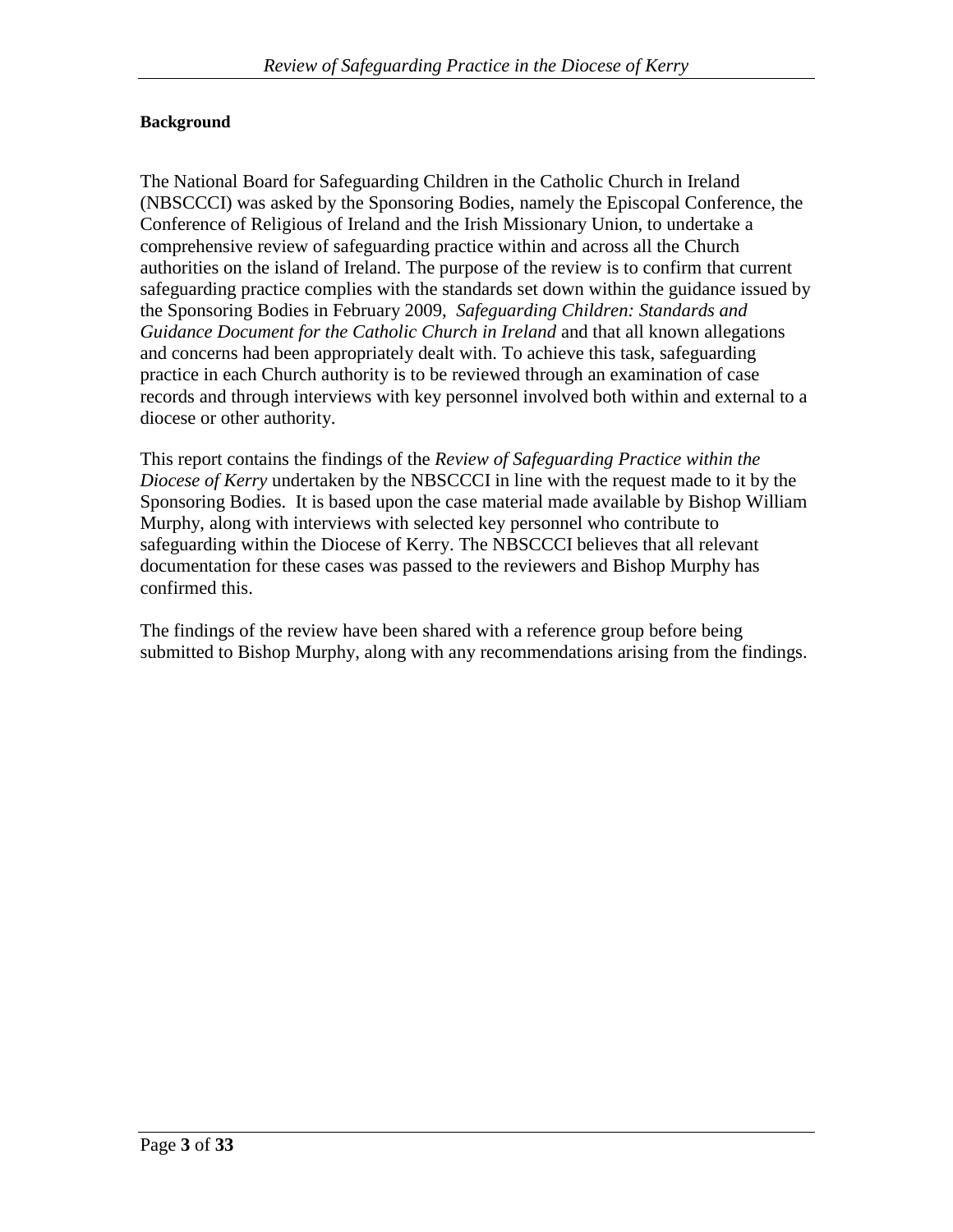## **Introduction**

At the request of Bishop William Murphy, staff from the NBSCCCI engaged in a process of reviewing safeguarding children policy, procedures and practice on May  $15<sup>th</sup>$  and  $16<sup>th</sup>$ , 2013. Over the two-day fieldwork period, case files were examined and interviews were conducted with key personnel in the diocesan safeguarding structure. The reviewers also read diocesan safeguarding policy and procedures documents and evaluated these against the 2009 national *Safeguarding Children: Standards and Guidance Document for the Catholic Church in Ireland*.

The fieldwork team want to acknowledge the engagement of Bishop William Murphy with the review process and his assistance to them. They also want to acknowledge the participation in the review by a range of people involved in safeguarding within the diocese, both employees and volunteers. The reviewers were impressed that the appointed successor to Bishop Murphy was in Killarney to welcome them on their arrival at the diocesan offices.

#### **Diocese of Kerry**

The Diocese of Kerry is approximately 2,047 square miles, made up of most of Co. Kerry and a small part of Co. Cork. There are about 130,000 Catholics resident in the diocese across 54 parishes.

In the period since January 1975, there have been four serving Bishops of Kerry, including Bishop William Murphy. Bishop Murphy was appointed on June  $17<sup>th</sup>$ , 1995 and had just retired prior to the review fieldwork, but he will remain in position until the ordination of his successor later in the year. Bishop Murphy's predecessor served from March  $29<sup>th</sup>$ , 1985 until August  $27<sup>th</sup>$ , 1994, when he died. The bishop before him served from August  $22<sup>nd</sup>$  1976 until November 15<sup>th</sup>, 1984, when he was appointed to another diocese; and finally, the bishop before him was Bishop of Kerry from July 17<sup>th</sup>, 1969 to July  $21<sup>st</sup>$ , 1976, when he too was appointed to a different diocese.

The NBSCCCI was aware of the HSE Audit of Safeguarding Arrangements in the Catholic Church in Ireland (Volume 1, Dioceses Report), dated July 2012, but published on October 11<sup>th</sup> 2012. That audit covers the period to the end of November 2011 and examines safeguarding children practice in the 24 dioceses that are fully or partly in the Republic of Ireland, including the Diocese of Kerry. Safeguarding practices in each diocese are given separate chapters in the HSE audit report and where relevant, HSE findings are referred to in this review report.

## **NBSCCCI Reviews**

The purpose of this NBSCCCI review is set out within the Terms of Reference that are appended to this report. It seeks to examine how practice conforms to expected standards in the Church, both at the time an allegation was received and currently. It is an expectation of the NBSCCCI that key findings from the review will be shared widely so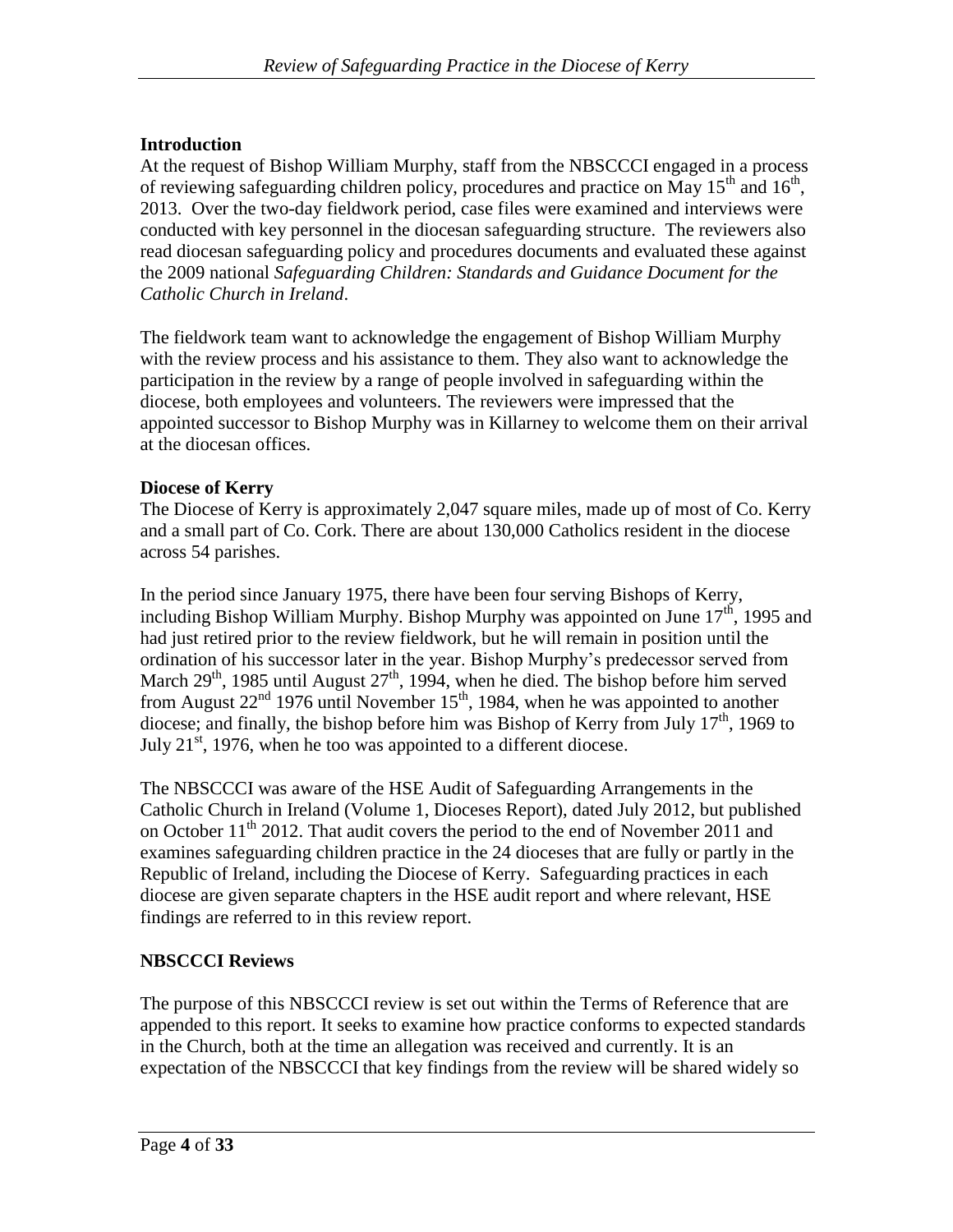that public awareness of what is in place and what is planned may be increased, as well as confidence that the Church is taking appropriate steps to safeguard children.

The review was initiated through the signing of a data protection deed, allowing full access by staff from NBSCCCI to all case management and diocesan records. This access does not constitute disclosure as the reviewers through the deed were deemed to be nominated data processors of the material for the bishop.

The process involved the fieldwork team reading all case management records of living priests who are incardinated into the Diocese of Kerry and against whom a childsafeguarding allegation had been made or about whom a concern had been raised. The reviewers also read some case files relating to deceased priests about whom concerns had been raised, either while they were alive or after their death. In addition, interviews were held with Bishop Murphy, the designated person and his predecessor, members of the Safeguarding Committee, the person responsible for coordinating safeguarding and training, two trainers, the person responsible for the coordination of Garda vetting for the diocese, and four Parish Safeguarding Representatives. Kerry Diocese uses the National Case Management Reference Group (NCMRG) of the NBSCCCI in Maynooth and so has ceased to use its own Advisory Panel.

The review also conducted an assessment of the diocesan safeguarding policy and procedures against the standards set down in *Safeguarding Children: Standards and Guidance Document for the Catholic Church in Ireland.* All other written material provided to the reviewers was evaluated for relevance and accuracy, as was the child safeguarding information contained on the diocesan website.

Reviews into safeguarding have two objectives – to establish how concerns (complaints, allegations, knowledge suspicions or concerns) of clerical child sexual abuse have been managed in the past and to evaluate the efforts that have been made to create safe environments for children to ensure their current and future safety. To achieve these two objectives, the review process uses the seven standards outlined within *Safeguarding Children: Standards and Guidance Document for the Catholic Church in Ireland* as an assessment framework. The report below discusses the findings of the fieldworkers under each standard. Conclusions are drawn regarding both the effectiveness of diocesan policies and practices in preventing abuse and the ability of the relevant personnel within the diocese to assess and manage risk to children. Recommendations for improvements are made where considered appropriate.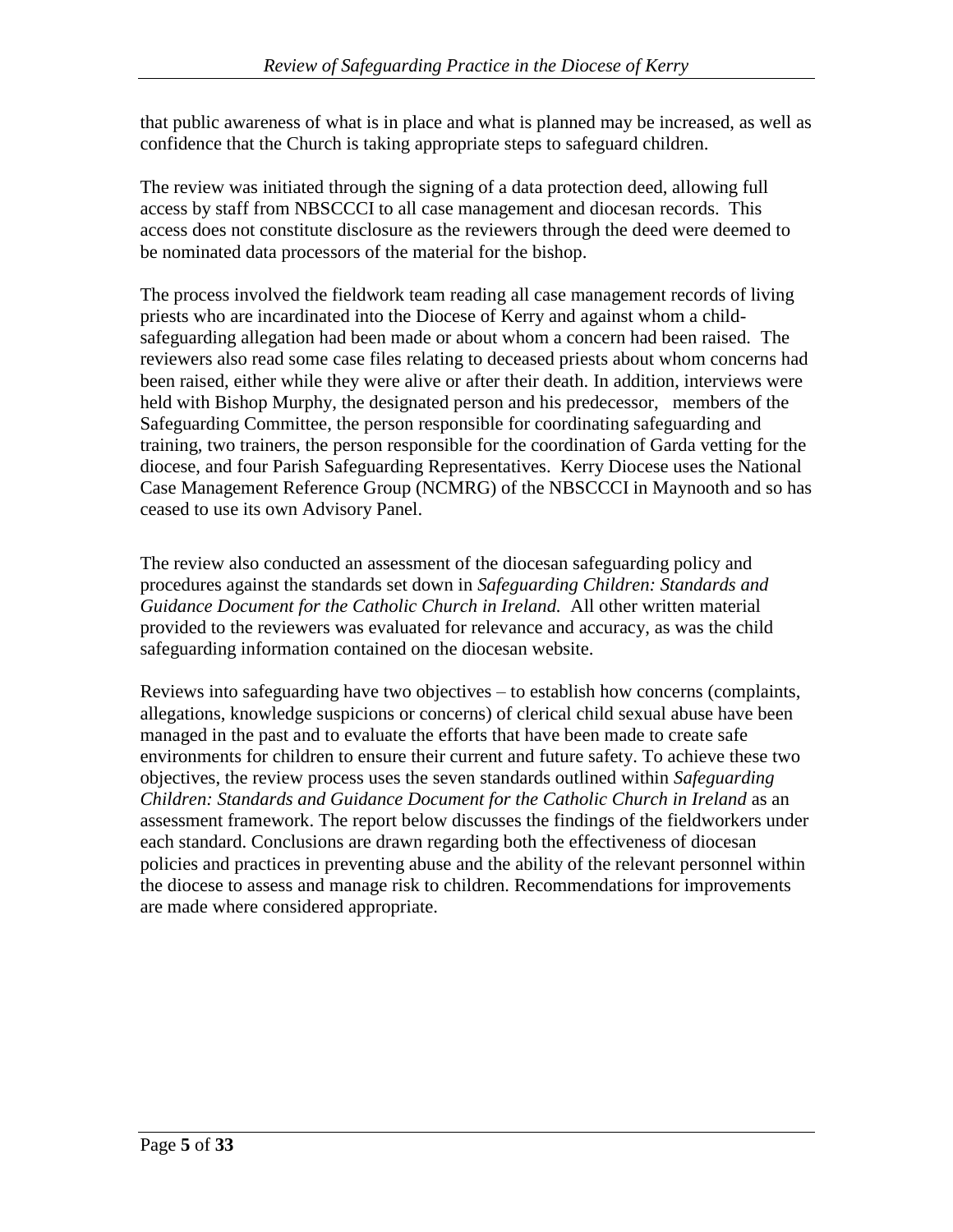#### **STANDARDS**

This section provides the findings of the review. The template employed to present the findings are the seven standards, set down and described in the Church guidance, *Safeguarding Children: Standards and Guidance Document for the Catholic Church in Ireland.* This guidance was launched in February 2009 and was endorsed and adopted by all the Church authorities that minister on the island of Ireland, including the Diocese of Kerry. The seven standards are:

**Standard 1** A written policy on keeping children safe

**Standard 2** Procedures – how to respond to allegations and suspicions in the Republic of Ireland and Northern Ireland

**Standard 3** Preventing harm to children:

- recruitment and vetting
- running safe activities for children
- codes of behaviour

**Standard 4** Training and education

**Standard 5** Communicating the Church's safeguarding message:

- to children
- to parents and adults
- to other organisations

**Standard 6** Access to advice and support

**Standard 7** Implementing and monitoring the standards

Each standard contains a list of criteria, which are indicators that help decide whether this standard has been met. The criteria give details of the steps that a Church organisation diocese or religious order - needs to take to meet the standard and ways of providing evidence that the standard has been met.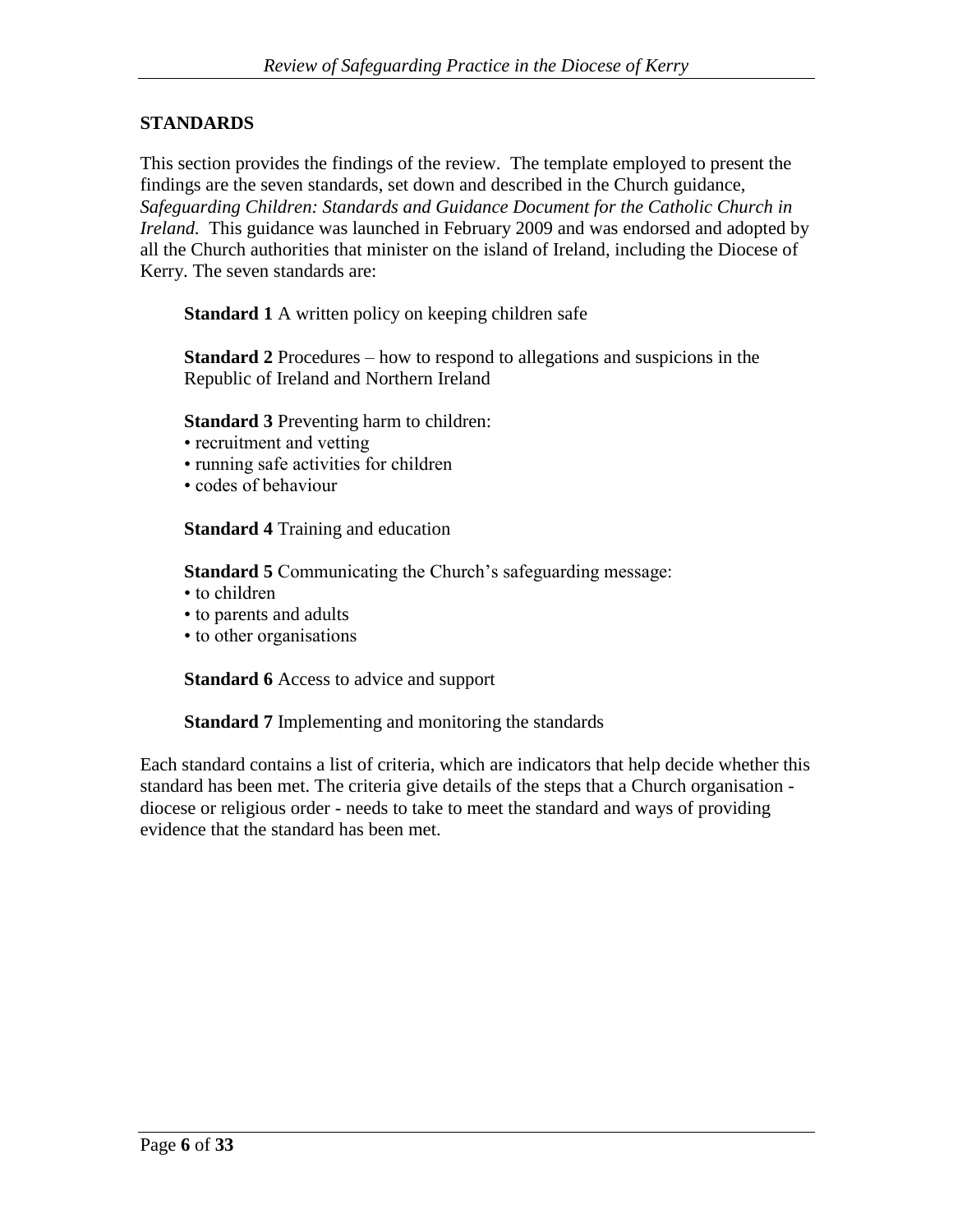#### **A written policy on keeping children safe**

*Each child should be cherished and affirmed as a gift from God with an inherent right to dignity of life and bodily integrity, which shall be respected, nurtured and protected by all.*

Compliance with Standard 1 is only fully achieved when a diocese meets the requirements of all nine criteria against which the standard is measured.

#### **Criteria**

| <b>Number</b> | <b>Criterion</b>                                                                                                                                                                                                                                                                                             | Met fully or               |
|---------------|--------------------------------------------------------------------------------------------------------------------------------------------------------------------------------------------------------------------------------------------------------------------------------------------------------------|----------------------------|
|               |                                                                                                                                                                                                                                                                                                              | <b>Met partially</b><br>or |
|               |                                                                                                                                                                                                                                                                                                              | Not met                    |
| 1.1           | The Church organisation has a child protection policy that is<br>written in a clear and easily understandable way.                                                                                                                                                                                           | Met fully                  |
| 1.2           | The policy is approved and signed by the relevant leadership<br>body of the Church organisation (e.g. the Bishop of the diocese<br>or provincial of a religious congregation).                                                                                                                               | Met fully                  |
| 1.3           | The policy states that all Church personnel are required to<br>comply with it.                                                                                                                                                                                                                               | Met partially              |
| 1.4           | The policy is reviewed at regular intervals no more than three<br>years apart and is adapted whenever there are significant<br>changes in the organisation or legislation.                                                                                                                                   | Met fully                  |
| 1.5           | The policy addresses child protection in the different aspects of<br>Church work e.g. within a church building, community work,<br>pilgrimages, trips and holidays.                                                                                                                                          | Met fully                  |
| 1.6           | The policy states how those individuals who pose a risk to<br>children are managed.                                                                                                                                                                                                                          | Not met                    |
| 1.7           | The policy clearly describes the Church's understanding and<br>definitions of abuse.                                                                                                                                                                                                                         | Met fully                  |
| 1.8           | The policy states that all current child protection concerns must<br>be fully reported to the civil authorities without delay.                                                                                                                                                                               | Met partially              |
| 1.9           | The policy should be created at diocese or congregational level.<br>If a separate policy document at parish or other level is<br>necessary this should be consistent with the diocesan or<br>congregational policy and approved by the relevant diocesan or<br>congregational authority before distribution. | Met fully                  |

The title of the diocesan safeguarding document is *Diocese of Kerry, Safeguarding Children – Standards and Guidance Document for the Catholic Church*. It is a clearly set out A5 document with an attractive cover, and is available in hard copy and on the diocesan website - [http://www.dioceseofkerry.ie](http://www.dioceseofkerry.ie/) . Because the Diocese of Kerry covers a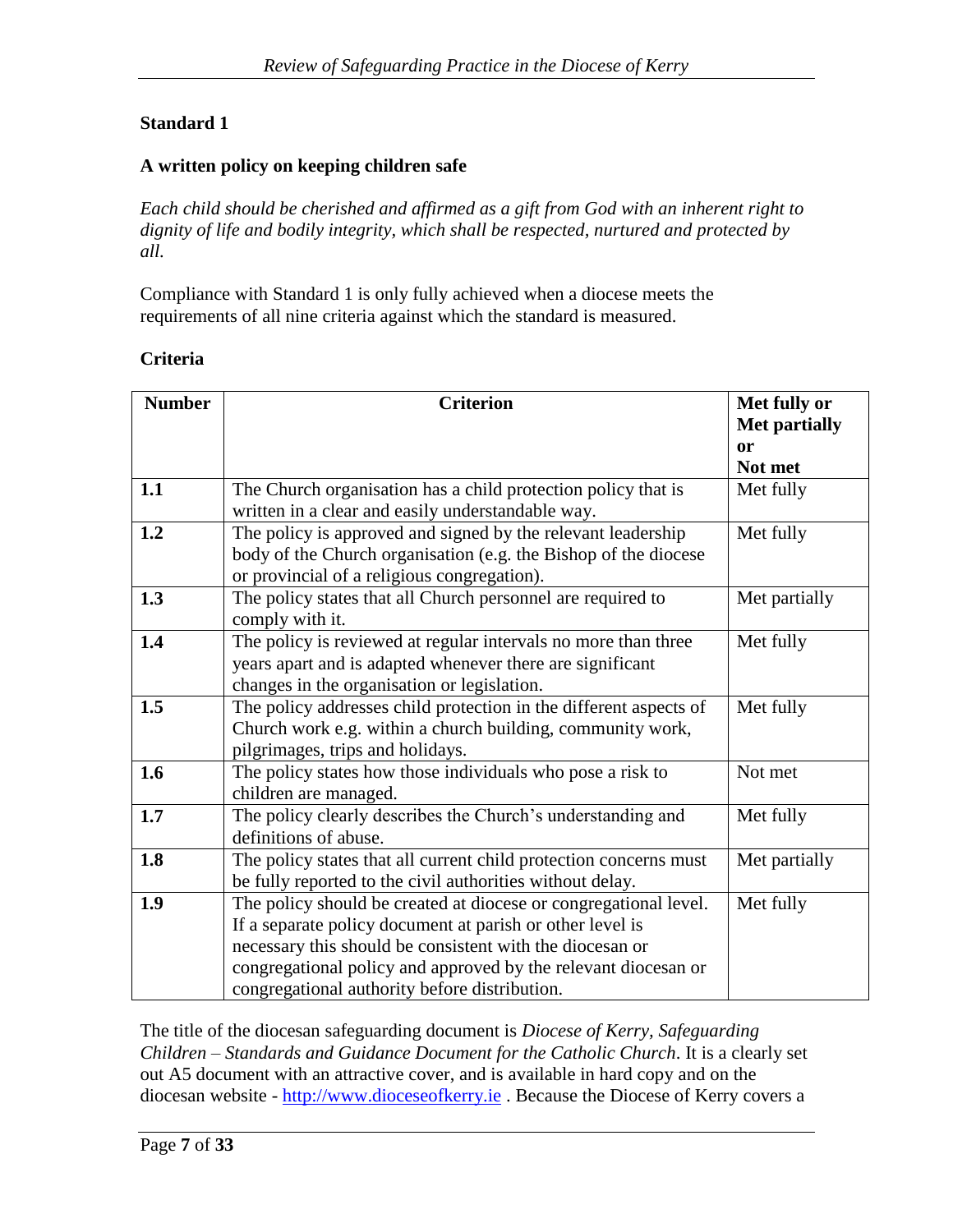number of Gaeltacht areas, some of their documentation is printed in both Irish and English.

The Child Protection Policy Statement of the Diocese of Kerry states, among other things, the following:

*We recognise and uphold the dignity and rights of all children and young people. We are committed to their protection and support in a way that promotes their human dignity and integrity as children of God. In keeping with this, we undertake to do all in our power to create safe environments for children and young people, and to ensure their protection from either physical, sexual and emotional abuse or neglect. We recognise that all involved in working with children and young people have a special duty of care towards them. We are committed to putting procedures in place* 

*through which this care is put into effect so that the rights of children and young people to safely and actively participate in the life of the Church are upheld.*

It is clear from these statements and from the information contained on the Diocese of Kerry website that the bishop and the diocese are committed to child safeguarding. However, the Criterion 1.6 is not met, as the reviewers saw no written protocol for dealing with respondent priests against whom an allegation might be made. Overt and clear statements about compliance of all diocesan personnel with the policy and procedures, as well as that all allegations will be notified to the two statutory authorities, are missing. The reviewers have been assured however that this matter is logged to be addressed in the revised policy and procedures to be published later this year, and that in the interim, good practice principles are being followed, in that HSE, An Garda Síochána and NBSCCCI are notified and consulted immediately.

The Diocese of Kerry policy document *Diocese of Kerry, Safeguarding Children – Standards and Guidance Document for the Catholic Church* was published on 30<sup>th</sup> May 2010, following approval from the NBSCCCI in Maynooth. It is being revised and reviewed by a sub-group of the Safeguarding Committee, as is required and it is planned to publish a new guidance document later in 2013. It is somewhat out of date in relation to some of the contact details that it contains, although correct information is available on the diocesan website. The website also contains a suite of forms that are used in safeguarding work within the diocese, including forms dealing with applications from adults to volunteer in parish or diocesan children's activities, reference, declaration and Garda vetting forms, forms for parents to give consent for their children to take part in parish or diocesan activities, including altar serving and to be identified in media coverage, complaints form, an audit form for parishes to complete annually and a code of behaviour for adults who work with children and young people.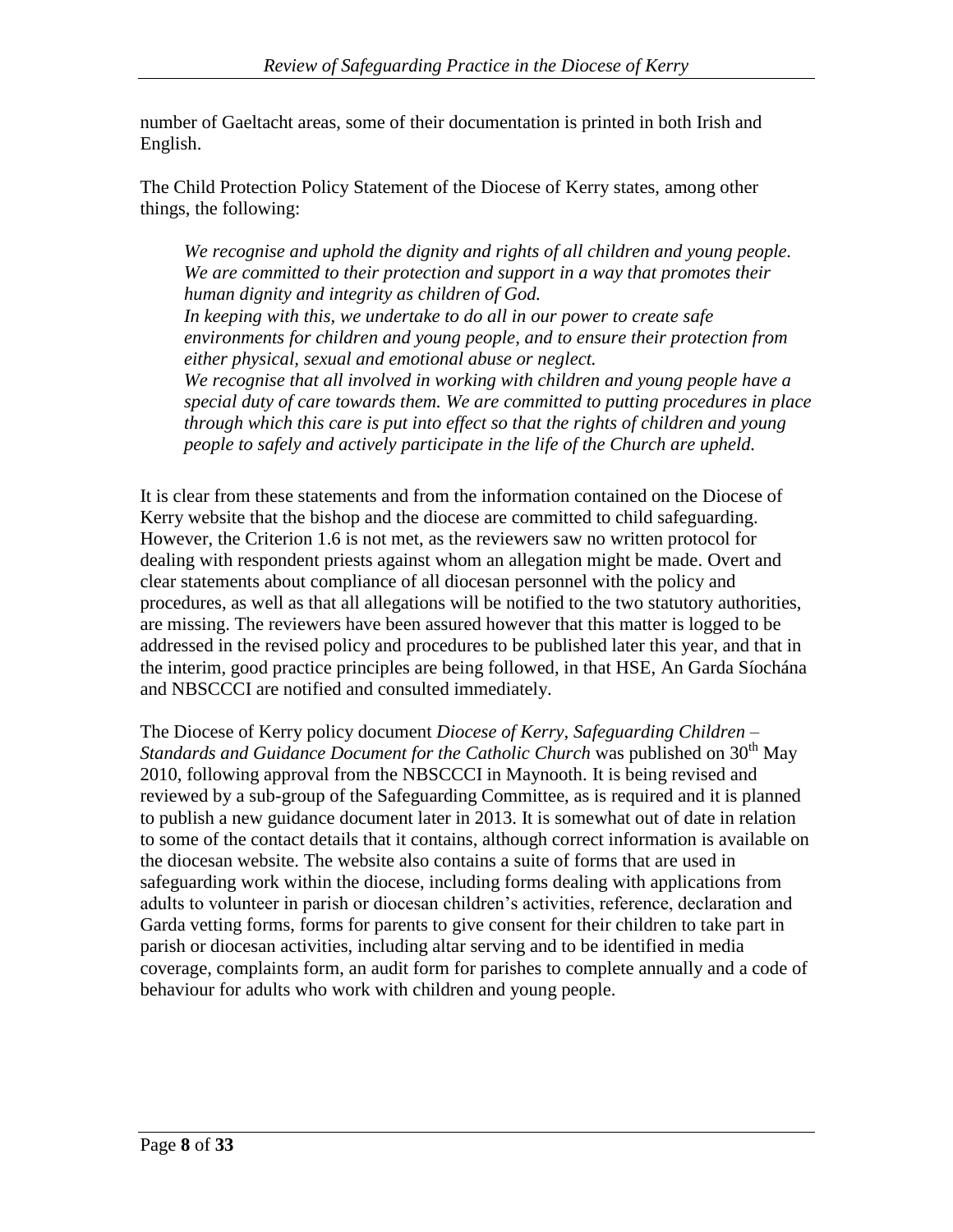#### **Recommendation 1**:

**That the Bishop of Kerry ensures that the information that is required under the Criteria 1.3, 1.6 and 1.8 is prepared and placed on the diocesan website and that the revised diocesan child safeguarding guidance to be published later in 2013 also contains this information.**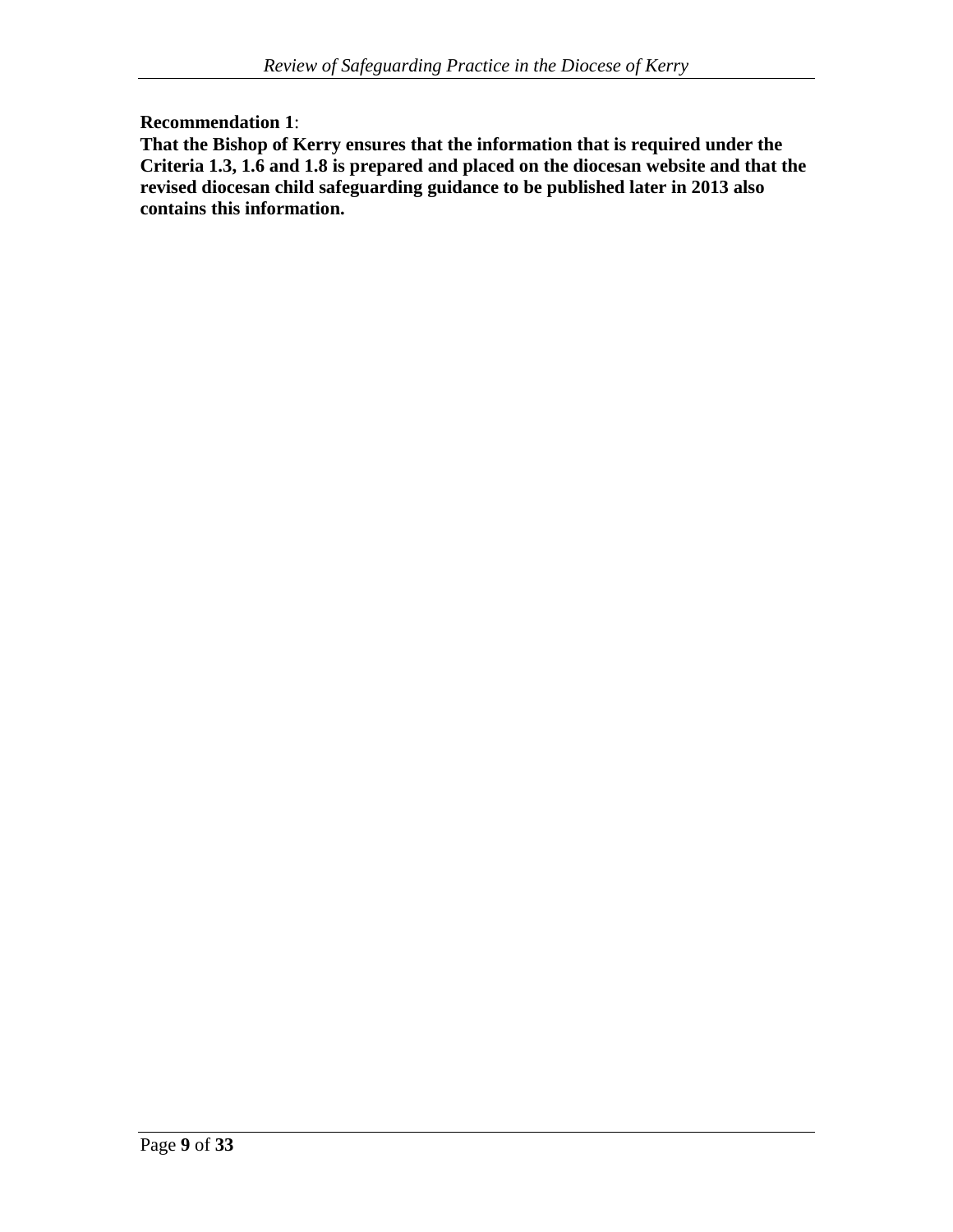*Management of allegations*

*Children have a right to be listened to and heard: Church organisations must respond effectively and ensure any allegations and suspicions of abuse are reported both within the Church and to civil authorities.*

Compliance with Standard 2 is only fully achieved when a diocese meets the requirements of all seven criteria against which the standard is measured.

#### **Criteria**

| <b>Number</b> | <b>Criterion</b>                                         | Met fully or      |
|---------------|----------------------------------------------------------|-------------------|
|               |                                                          | Met partially or  |
|               |                                                          | Not met           |
| 2.1           | There are clear child protection procedures in all       | Met fully         |
|               | Church organisations that provide step-by-step           |                   |
|               | guidance on what action to take if there are             |                   |
|               | allegations or suspicions of abuse of a child (historic  |                   |
|               | or current).                                             |                   |
| 2.2           | The child protection procedures are consistent with      | Met partially $*$ |
|               | legislation on child welfare civil guidance for child    |                   |
|               | protection and written in a clear, easily                |                   |
|               | understandable way.                                      |                   |
| 2.3           | There is a designated officer or officer(s) with a       | Met fully         |
|               | clearly defined role and responsibilities for            |                   |
|               | safeguarding children at diocesan or congregational      |                   |
|               | level.                                                   |                   |
| 2.4           | There is a process for recording incidents, allegations  | Met fully         |
|               | and suspicions and referrals. These will be stored       |                   |
|               | securely, so that confidential information is protected  |                   |
|               | and complies with relevant legislation.                  |                   |
| 2.5           | There is a process for dealing with complaints made      | Not met           |
|               | by adults and children about unacceptable behaviour      |                   |
|               | towards children, with clear timescales for resolving    |                   |
|               | the complaint.                                           |                   |
| 2.6           | There is guidance on confidentiality and information-    | Met fully         |
|               | sharing which makes clear that the protection of the     |                   |
|               | child is the most important consideration. The Seal of   |                   |
|               | Confession is absolute.                                  |                   |
| 2.7           | The procedures include contact details for local child   | Met fully         |
|               | protection services e.g. (Republic of Ireland) the local |                   |
|               | Health Service Executive and An Garda Síochána;          |                   |
|               | (Northern Ireland) the local health and social services  |                   |
|               | trust and the PSNI.                                      |                   |

**\*** It is expected that this criterion will be fully met when the revised guidance is published later in 2013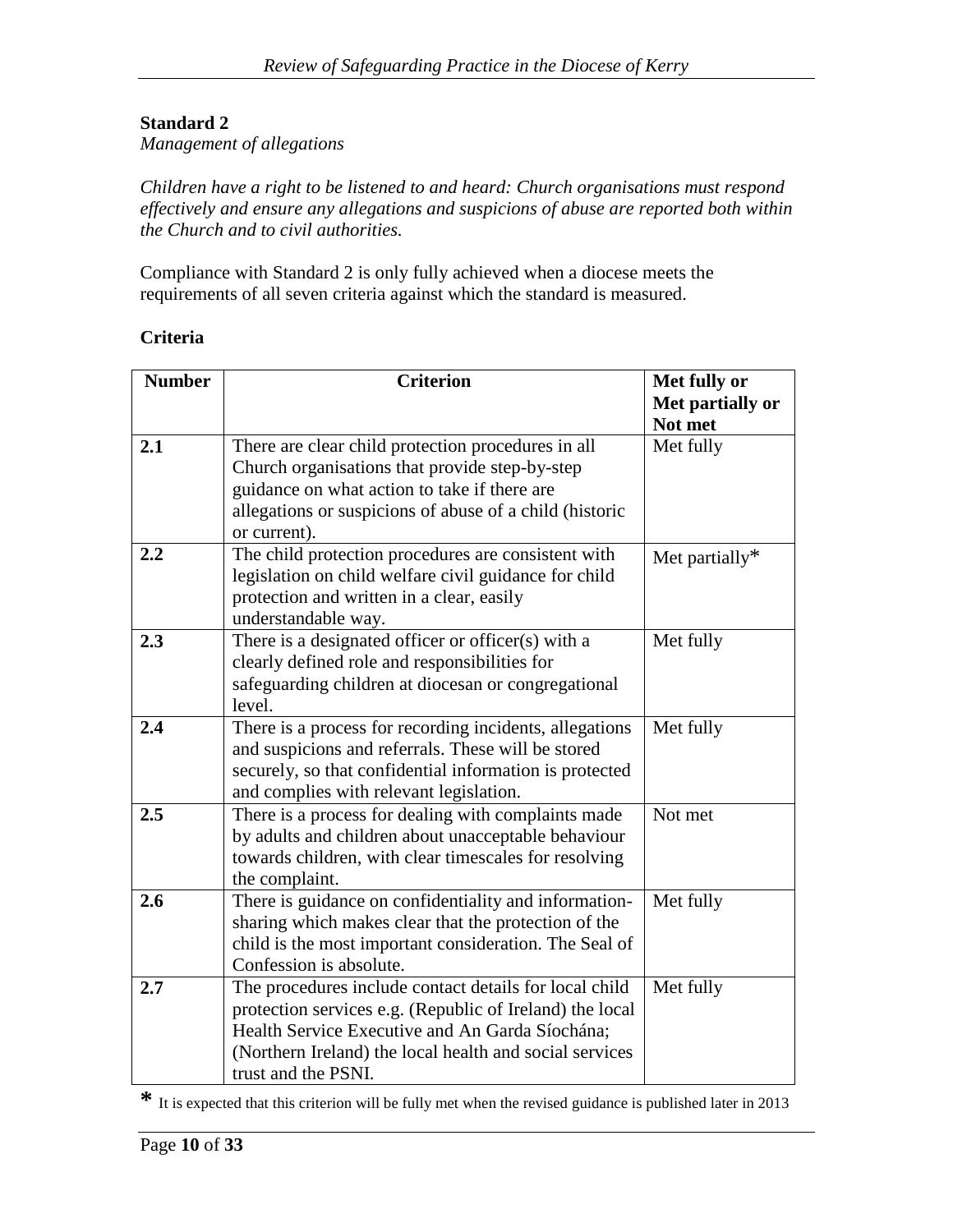## **Table 1**

## **Incidence of safeguarding allegations received within the Diocese of Kerry from 1st January 1975 up to May 2013**

|                         | <b>Name of Diocese</b>                                                                                                                                                                       |              |
|-------------------------|----------------------------------------------------------------------------------------------------------------------------------------------------------------------------------------------|--------------|
| $\mathbf{1}$            | Number of Diocesan priests against whom allegations<br>have been made since the $1st$ January 1975 up to the<br>date of the review.                                                          | 21           |
| $\overline{2}$          | Total number of allegations received by the Diocese<br>since $1st$ January, 1975.                                                                                                            | 67           |
| $\overline{\mathbf{3}}$ | Number of allegations reported to An Garda<br>Síochána/PSNI involving priests of the Diocese since<br>$1st$ January 1975.                                                                    | 67           |
| $\overline{\mathbf{4}}$ | Number of allegations reported to the HSC/HSE (or the<br>Health Boards which preceded the setting up of the<br>HSE,) involving priests of the Diocese since 1 <sup>st</sup> January<br>1975. | 67           |
| 5                       | Number of priests (still members of the Diocese)<br>against whom an allegation was made and who were<br>living at the date of the review.                                                    | 8            |
| 6                       | Number of priests against whom an allegation was<br>made and who are deceased.                                                                                                               | 13           |
| $\overline{7}$          | Number of priests against whom an allegation has been<br>made and who are in ministry.                                                                                                       | $\mathbf{1}$ |
| 8                       | Number of priests against whom an allegation was<br>made and who are "Out of Ministry, but are still<br>members of the Diocese".                                                             | $\mathbf{1}$ |
| 9                       | Number of priests against whom an allegation was<br>made and who are retired.                                                                                                                | $\mathbf{1}$ |
| 10                      | Number of priests against whom an allegation was<br>made and who have left the Diocese/ priesthood.                                                                                          | 5            |
| 11                      | Number of priests of the Diocese who have been<br>convicted of having committed an offence or offences<br>against a child or young person since the 1 <sup>st</sup> January<br>1975.         | 1            |

*Footnote*: The term allegation in this table includes complaints and expressions of concern

Of the eight living priests against who allegations of abuse of children have been made, four have been laicised and one has been dismissed from the clerical state through application to the Congregation for the Doctrine of the Faith (CDF) in Rome, one has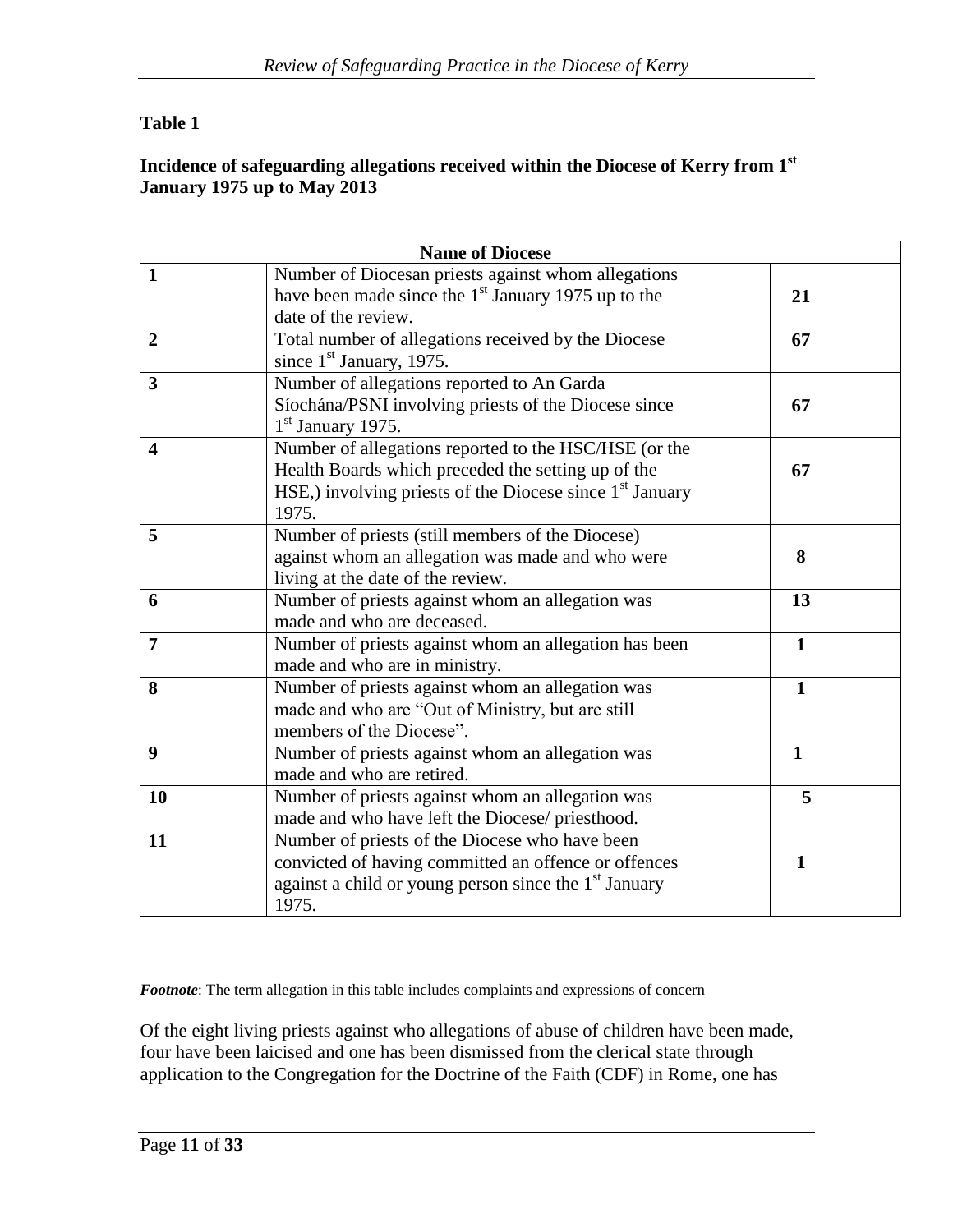retired, one is out of ministry and one is in ministry following an investigation of the matter complained of and all safeguarding issues addressed.

The reviewers are satisfied that notifications have been made to An Garda Síochána and the HSE (SHB up to the end of 2004) in all of these cases. There was some confusion in earlier years about the operation of the 1995 guidance, *Notification of Suspected Cases of Child Abuse between Health Boards and Gardai*, where the diocese believed that a notification to An Garda Síochána would automatically be notified by them on to the health board. However, it is now the case that the diocese, An Garda Síochána and HSE have cross checked all of their records to ensure that each agency has the same names and other details of historical cases of clerical sexual abuse of children in the Diocese of Kerry.

One case that is a cause of concern relates to a priest who has been dismissed from the clerical state at his own request and who moved to another part of the country where he took up a job where he would have contact with children. Four complaints had been made against this man, alleging that he had seriously sexually abused children who were in care in a children's home in Co. Kerry in the 1970s. Apparently he had access to this facility at the invitation of the manager. There was a Garda investigation but the decision of the Director of Public Prosecutions was that no prosecution should take place. Although there is reference on the case files to the statutory agencies following up with this man in relation to his work with children, the diocese does not have any knowledge about exactly what was done as the statutory authorities have no obligation to keep them informed.

A second case examined by the reviewers involved a priest who died before any complaint was received about him. However, at the time of the review, 25 allegations had been made about him and the suggestion is that more will eventually be made. This man had access to all Catholic primary schools due to his specific role as Diocesan Inspector in the Diocese of Kerry, and his abuse was perpetrated in these schools in the 1950s and 1960s.

Another priest who was sentenced to a term of imprisonment for the sexual abuse of children had at least nine victims, many of who gave victim impact evidence at his criminal trial in 1997. There is a suggestion on file that one of these victims had complained to a previous Bishop of Kerry, but no record of this complaint was found in that bishop's files following his death.

There are two priests who are not incardinated into the Diocese of Kerry but who have retired to its geographical area from elsewhere and against whom there have been complaints or allegations about sexual abuse of children in their previous locations. One of these priests had one allegation made against him. The second priest had a number of allegations and he also has a number of allegations against him since arriving into Co. Kerry. In the case of this second priest, there was insufficient information provided to the Diocese of Kerry by his overseas diocesan bishop about the reasons for his not ministering in that diocese. The records indicate that he had in fact abused a large number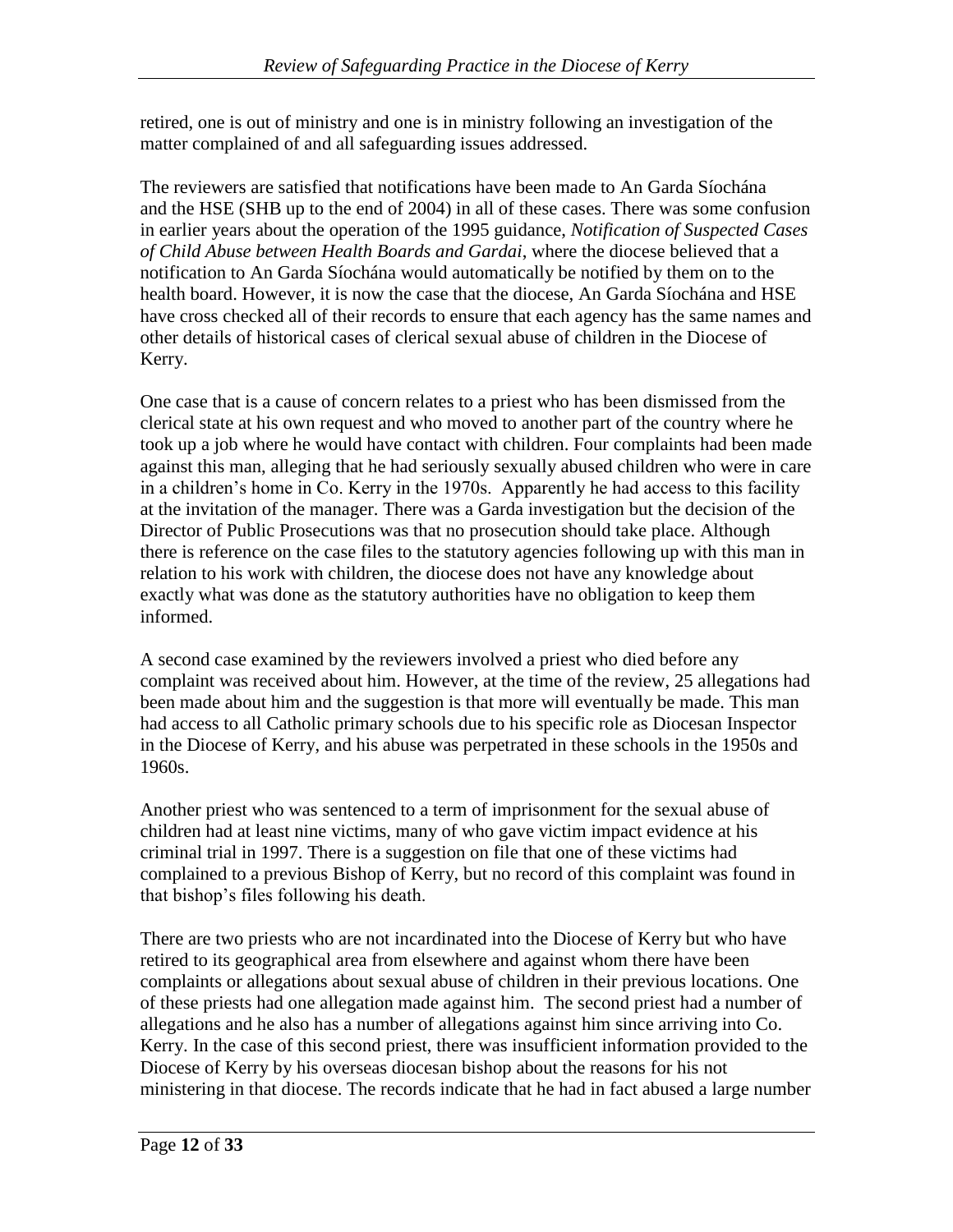of boys in a primary school in the parish in which he had been working abroad. As a result of a lack of clear communication, he was allowed by a previous Bishop of Kerry to provide cover for parishes where priests were on holidays. The current Bishop of Kerry addressed this matter decisively by notifying the Gardai and Health Board and by refusing permission for the priest to carry out any ministry in Kerry.

In addition there is a third priest who visits Kerry regularly against whom an allegation was made.

In general, cases of clerical child sexual abuse in the Diocese of Kerry have been appropriately managed, with improved practices evident since the introduction of guidance in 1996. Bishop William Murphy has met his responsibilities well in this regard.

Bishop Murphy commissioned an independent consultant to undertake a full review of all known cases of clerical child sexual abuse, the report of which he received in April 2009. This 120-page report is very thorough and was of assistance to the reviewers in conducting the NBSCCCI review of the Diocese of Kerry. The independent consultant made a number of recommendations to Bishop Murphy about matters that needed to be addressed in relation to a number of cases that he had reviewed. As Bishop Murphy will be leaving his office in the near future it would be very useful for his successor to know that all of the recommendations made in the April 2009 report have been reviewed and confirmed to have been acted on. Therefore reviewers now make the following recommendation:

## **Recommendation 2:**

**That Bishop William Murphy and his Designated Person together review all of the recommendations made in the independent report of April 2009 and ensure that each and every one of these has been acted on in full.**

The Diocese of Kerry child safeguarding guidance document is being revised and will be published in a new version later in 2013. It will need to take account of the publication in 2012 of the new version of *Children First – National Guidance for the Protection and Welfare of Children*, and of the HSE guidance document, *Child Protection and Welfare Practice Handbook,* as well as legislative changes since early 2010.

The revised guidance will also have to address the matter of complaints, which currently is not provided for in any written diocesan policy and procedure or on the diocesan website.

The current designated person in the Diocese of Kerry is a qualified counsellor who previously worked with the HSE as a disability specialist. He works on a part-time basis for the diocese and although appointed in the summer of 2012, he did not take up his responsibilities fully until September 2012. His initial focus was ensuring that all case files in the diocese were reviewed and updated and that preparations were made for the NBSCCCI review. It is clear from the examination of the files that a lot of work has been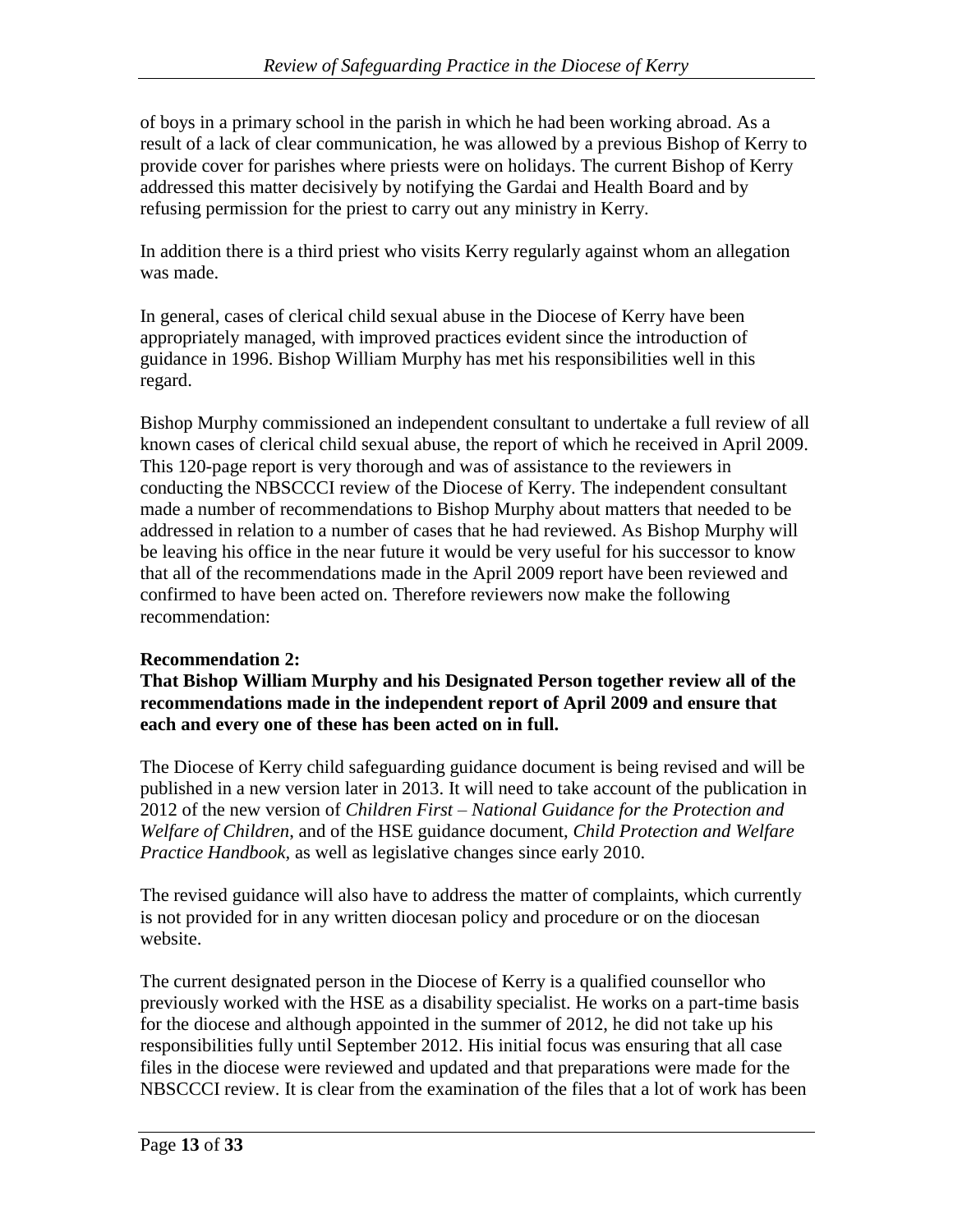undertaken to restructure them and to bring information together from a number of sources. This work is ongoing and because it has not been completed by the time of this review, it was judged that Criterion 2.4 was met partially rather than fully.

It is important that all personnel files maintained for priests of the Diocese of Kerry are reviewed and for any that contain information relating to complaints or allegations of child abuse, this information needs to be copied into the case file. It is also important that all documentation on canonical processes initiated in relation to priests who are alleged to have abused children are brought together in the relevant case files. The same is true in relation to files containing legal documents and correspondence related to particular priests. The NBSCCCI has published Recording Guidance, which is available on its website. This includes a suggested case file structure.

## **Recommendation 3:**

#### **That the incoming Bishop of Kerry assists the Designated Person in the construction of comprehensive case files in accordance with the NBSCCCI Recording Guidance.**

The review established that case files are securely stored and that restricted and supervised access to them provides the appropriate level of confidentiality about their contents.

The reviewers conducted telephone interviews with senior managers in both An Garda Síochána and the HSE. Both declared themselves very satisfied with the level of openness and cooperation provided by Bishop Murphy and his safeguarding personnel. There have been regular meetings with the relevant HSE senior manager since 2004. These meetings happen less frequently as all historical cases have been reviewed and information shared and there have been no allegations against serving diocesan priests since 2009. The HSE manager highlighted the difficulties that can be posed when priests retire into Co. Kerry about whom information of concern from elsewhere may not have been shared. The diocese should establish a register of visiting and retired priests and conduct appropriate checks to establish if these priests are of good standing, before allowing them any form of ministry or relief work in the diocese.

#### **Recommendation 4:**

**That the incoming bishop must establish and maintain a register of visiting and retired priests and ensure that all vetting checks and references have been sought prior to allowing them to participate or conduct any public ministry.**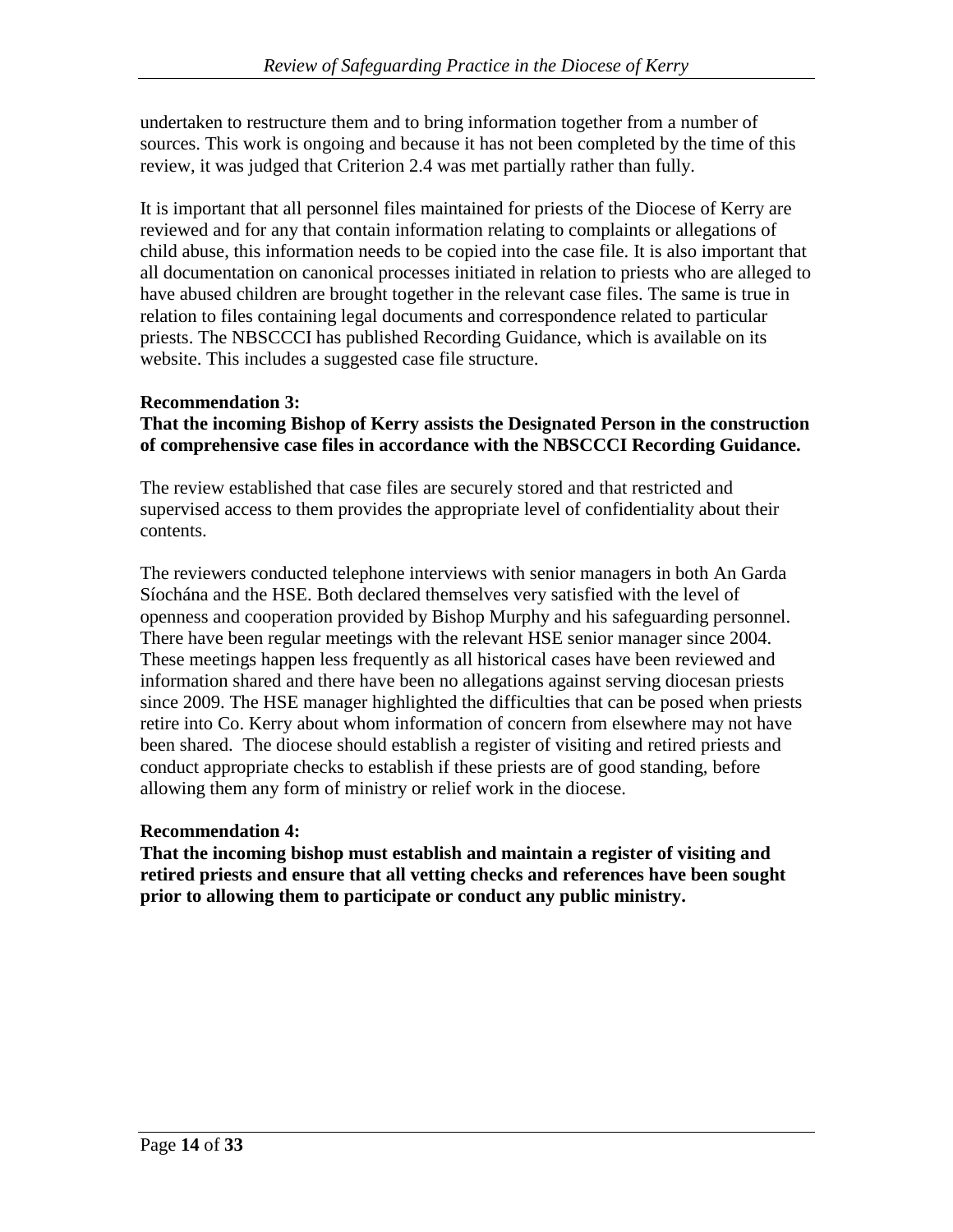#### **Preventing Harm to Children**

*This standard requires that all procedures and practices relating to creating a safe environment for children be in place and effectively implemented. These include having safe recruitment and vetting practices in place, having clear codes of behaviour for adults who work with children and by operating safe activities for children.*

Compliance with Standard 3 is only fully achieved when a diocese meets the requirements of all twelve criteria against which the standard is measured. These criteria are grouped into three areas, safe recruitment and vetting, codes of behaviour and operating safe activities for children.

#### **Criteria – safe recruitment and vetting**

| <b>Number</b> | <b>Criterion</b>                                         | Met fully or<br>Met partially or |
|---------------|----------------------------------------------------------|----------------------------------|
|               |                                                          | Not met                          |
| 3.1           | There are policies and procedures for recruiting         | Met fully                        |
|               | Church personnel and assessing their suitability to      |                                  |
|               | work with children.                                      |                                  |
| 3.2           | The safe recruitment and vetting policy is in line with  | Met fully                        |
|               | best practice guidance.                                  |                                  |
| 3.3           | All those who have the opportunity for regular           | Met fully                        |
|               | contact with children, or who are in positions of trust, |                                  |
|               | complete a form declaring any previous court             |                                  |
|               | convictions and undergo other checks as required by      |                                  |
|               | legislation and guidance and this information is then    |                                  |
|               | properly assessed and recorded.                          |                                  |

#### **Criteria – Codes of behaviour**

| <b>Number</b> | <b>Criterion</b>                                    | Met fully or     |
|---------------|-----------------------------------------------------|------------------|
|               |                                                     | Met partially or |
|               |                                                     | Not met          |
| 3.4           | The Church organisation provides guidance on        | Met fully        |
|               | appropriate/ expected standards of behaviour of,    |                  |
|               | adults towards children.                            |                  |
| 3.5           | There is guidance on expected and acceptable        | Met fully        |
|               | behaviour of children towards other children (anti- |                  |
|               | bullying policy).                                   |                  |
| 3.6           | There are clear ways in which Church personnel can  | Not met          |
|               | raise allegations and suspicions about unacceptable |                  |
|               | behaviour towards children by other Church          |                  |
|               | personnel or volunteers ('whistle-blowing'),        |                  |
|               | confidentially if necessary.                        |                  |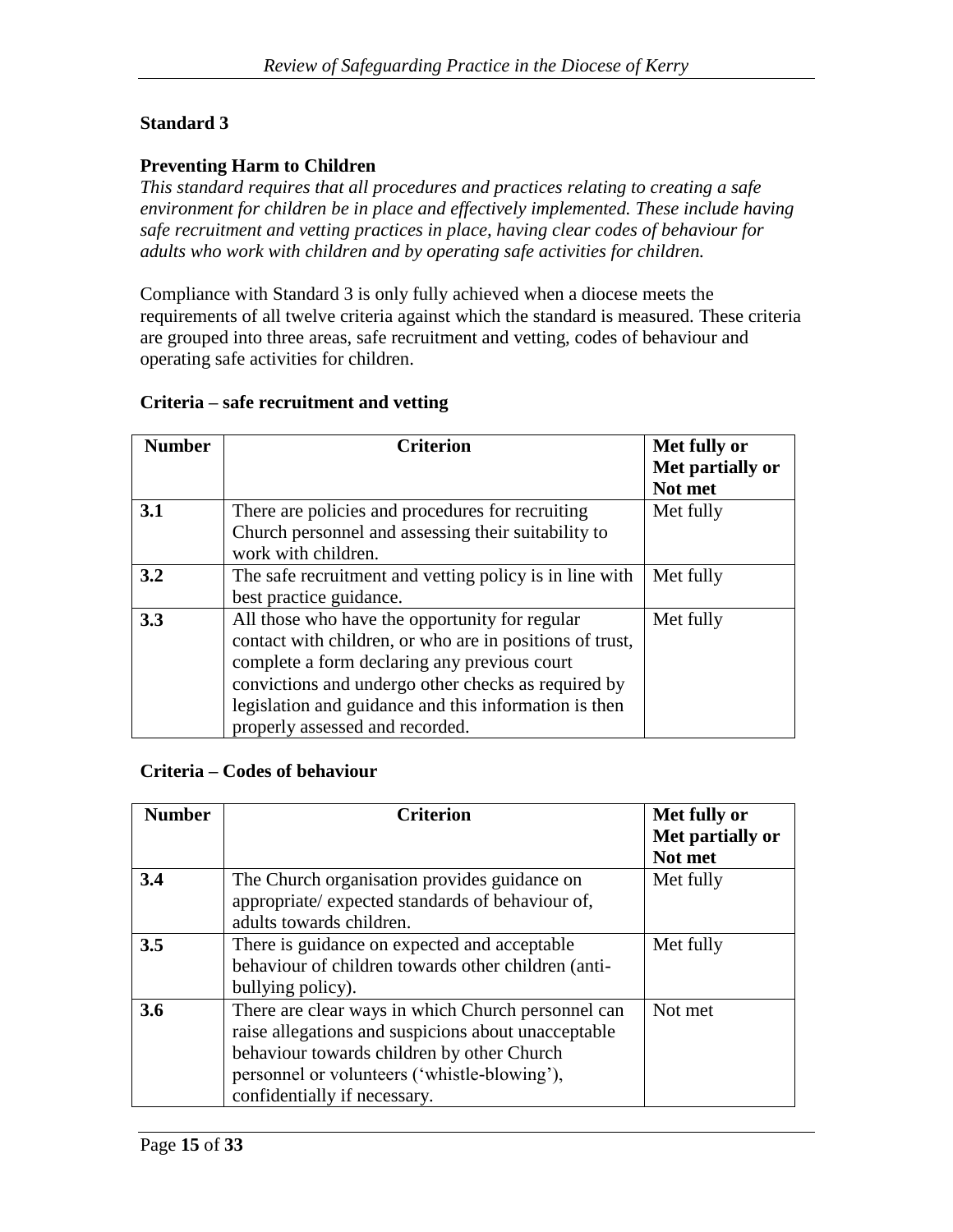| 3.7 | There are processes for dealing with children's<br>unacceptable behaviour that do not involve physical<br>punishment or any other form of degrading or<br>humiliating treatment.                                                           | Met fully |
|-----|--------------------------------------------------------------------------------------------------------------------------------------------------------------------------------------------------------------------------------------------|-----------|
| 3.8 | Guidance to staff and children makes it clear that<br>discriminatory behaviour or language in relation to<br>any of the following is not acceptable: race, culture,<br>age, gender, disability, religion, sexuality or political<br>views. | Met fully |
| 3.9 | Policies include guidelines on the personal/intimate<br>care of children with disabilities, including<br>appropriate and inappropriate touch.                                                                                              | Not met   |

#### **Criteria – Operating safe activities for children**

| <b>Number</b> | <b>Criterion</b>                                        | Met fully or     |
|---------------|---------------------------------------------------------|------------------|
|               |                                                         | Met partially or |
|               |                                                         | Not met          |
| 3.10          | There is guidance on assessing all possible risks       | Met fully        |
|               | when working with children $-$ especially in activities |                  |
|               | that involve time spent away from home.                 |                  |
| 3.11          | When operating projects/activities children are         | Met fully        |
|               | adequately supervised and protected at all times.       |                  |
| 3.12          | Guidelines exist for appropriate use of information     | Met partially    |
|               | technology (such as mobile phones, email, digital       |                  |
|               | cameras, websites, the Internet) to make sure that      |                  |
|               | children are not put in danger and exposed to abuse     |                  |
|               | and exploitation.                                       |                  |

The Diocese of Kerry has a dedicated Co-ordinator of Vetting, who also acts as a Child Safeguarding Trainer in the diocese, and is a member of the Safeguarding Committee. This man is a retired senior Garda manager. Garda vetting is a very significant and complex undertaking. It is up to date in the Diocese of Kerry and a second round of vetting is about to commence. The Coordinator of Vetting liaises with parish priests from whom he receives applications and to whom he provides certificates of Garda vetting. This certificate is a local diocesan document, which allows the applicants to know that they can proceed to become involved in Church related activities with children, subject to other checks also being completed and also gives the parish priests an opportunity to keep their parish records up to date.

The reviewers are not in agreement with the practice of records of Garda vetting being kept in the home of the Diocesan Coordinator of Vetting, even if he is convinced that he has developed a secure setting for them. Therefore, the following recommendation is made: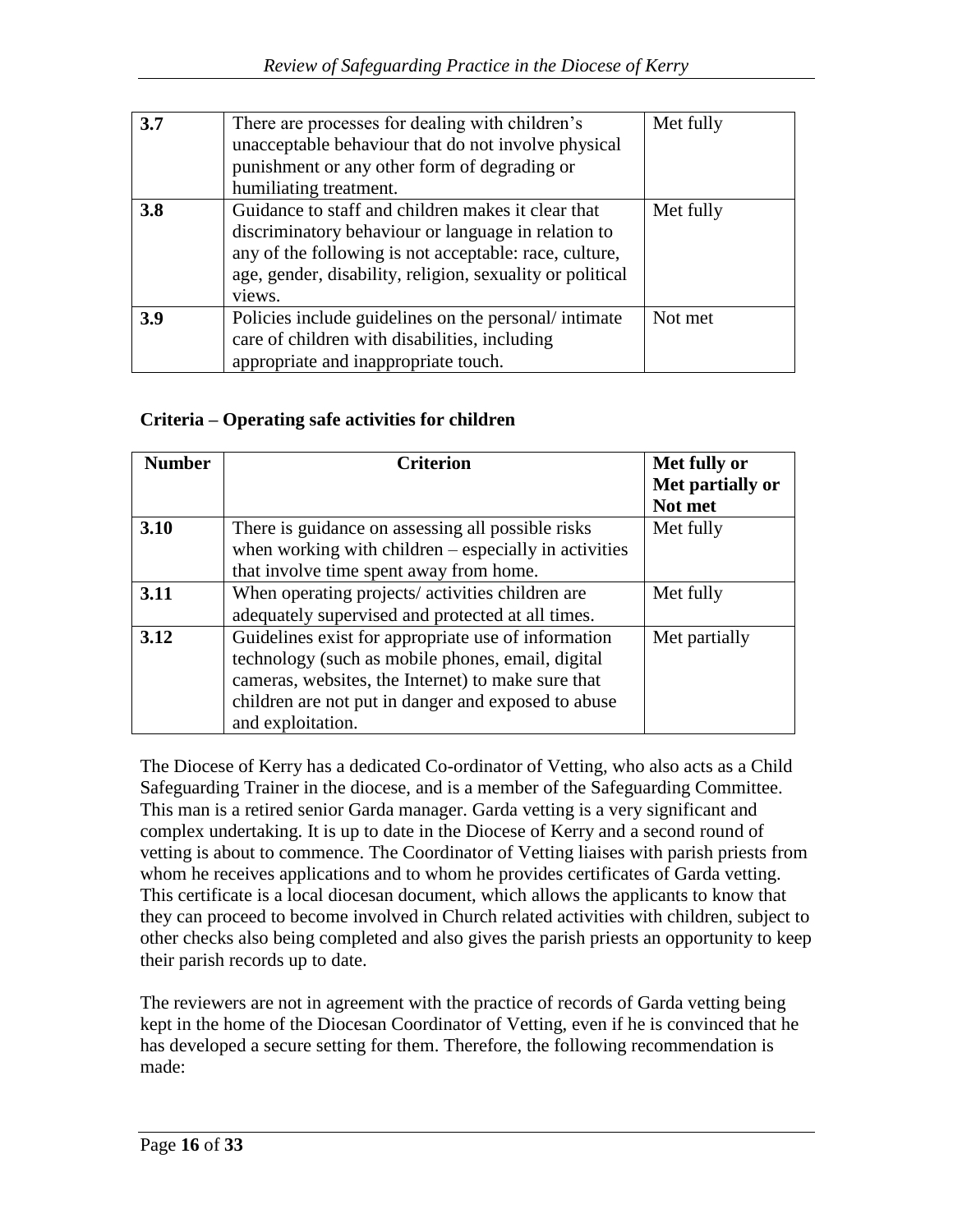#### **Recommendation 5: That the Bishop of Kerry makes arrangements for the careful inventory and transfer of all Garda vetting files and other records from the home of the Diocesan Coordinator of Vetting to a secure location in the diocesan offices.**

The Diocese of Kerry has adopted the NBSCCCI pro-forma recruitment, checklist, reference and declaration forms and has copies of these available on its website. The reviewers are satisfied that the diocese has put in place a safe system of recruitment of volunteers to work in Church activities with children and young people and this is commended.

The Codes of Behaviour that are presented in the Diocese of Kerry child safeguarding guidance are comprehensive, and this results in Criteria 3.4, 3.5, 3.7 and 3.8 being met in full.

The Diocese of Kerry does not have any written guidance regarding whistle blowing by staff and volunteers, which along with the absence of a Complaints Procedure constitutes a weakness in safeguarding structures and procedures. This needs to be rectified in the revised guidance to be published by the diocese later in 2013.

The reviewers did not see evidence of any written guidance on the personal or intimate care of children, usually only an issue with small children and children with special needs when on trips away from home. In the guidance on trips away from home, the diocesan booklet states that:

*The tasks required of young helpers will be appropriate to their age and capacity. Young people will not be asked to carry out personal care tasks. (Page 17)*

However, this is the only mention of such personal care and so Criterion 3.9 is not met. This needs to be addressed in the revised guidance to be published by the Diocese of Kerry later this year.

The guidance on risk management for children's trips away from home in the Diocese of Kerry child safeguarding booklet is good and meets the requirements of Criterion 3.10. The diocesan trainers might give consideration to developing a programme to assist adult leaders and volunteers to assess risks in working with children and young people in Church related activities.

There is very clear guidance in the diocesan booklet on supervision and supervisory adult to children ratios that are required and this meets the requirements of Criterion 3.11.

There is extensive evidence that children and young people can be victims of bullying via texts and internet network sites and that young people can create, access and transmit inappropriate information and images through their mobile phones and through computer use. This is one of the reasons why Criterion 3.12 is in the NBSCCCI standards. The Diocese of Kerry child safeguarding guidance makes a mention of *sending abusive text*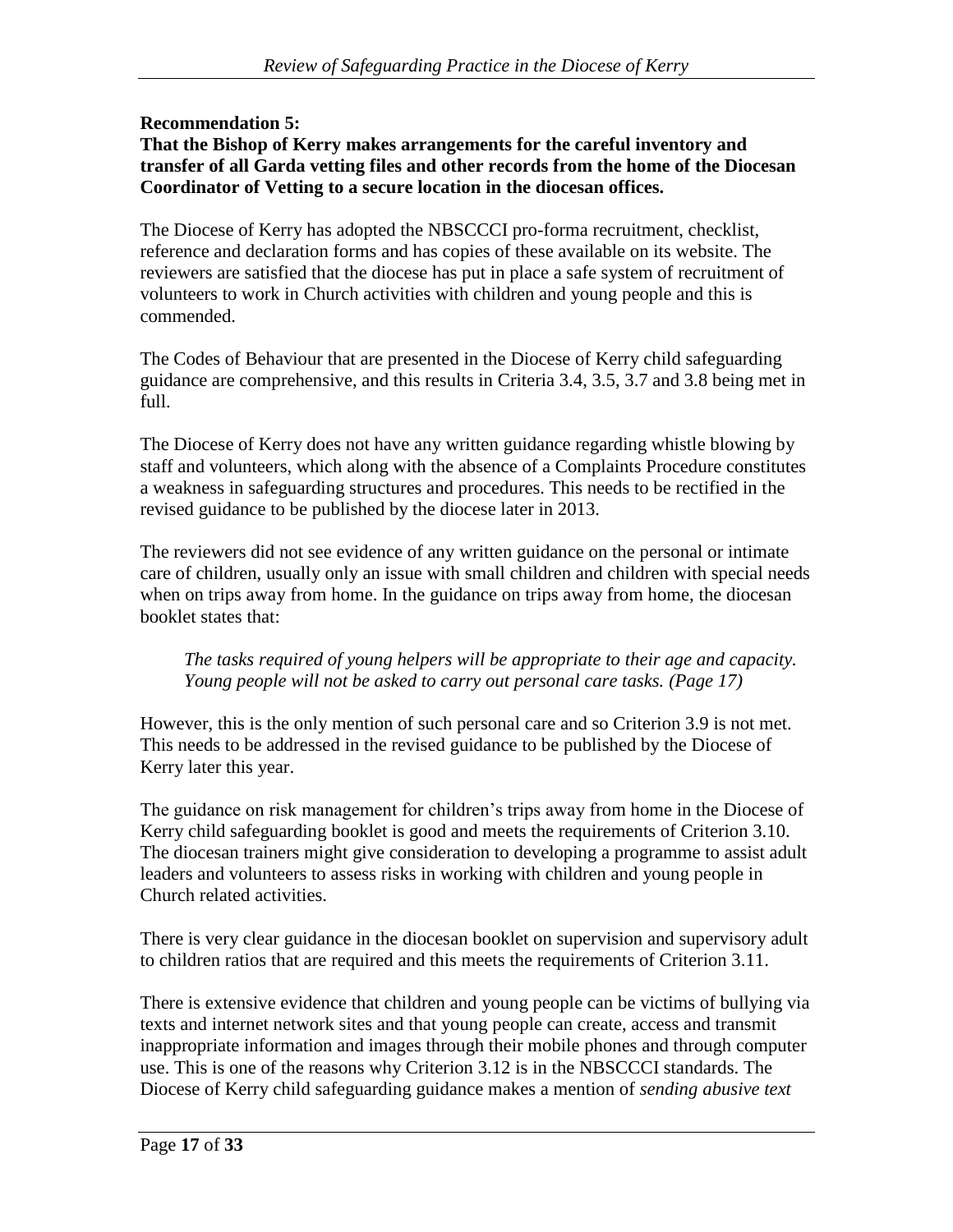*messages* under its anti-bullying policy. The diocesan Safeguarding Committee has issued a letter to all parishes outlining the policy in relation to photography and the use of photos in printed communication and this issue is also addressed in training sessions for volunteers. However, in its revised guidance, the diocese will need to include much more comprehensive information and advice in order to fully meet Criterion 3.12.

The reviewers would like to acknowledge the significant work undertaken by the safeguarding co-ordinator who is also a diocesan trainer. The post holder has worked tirelessly for the good of children and for the diocese and deserves recognition for the work she has led in relation to safeguarding children.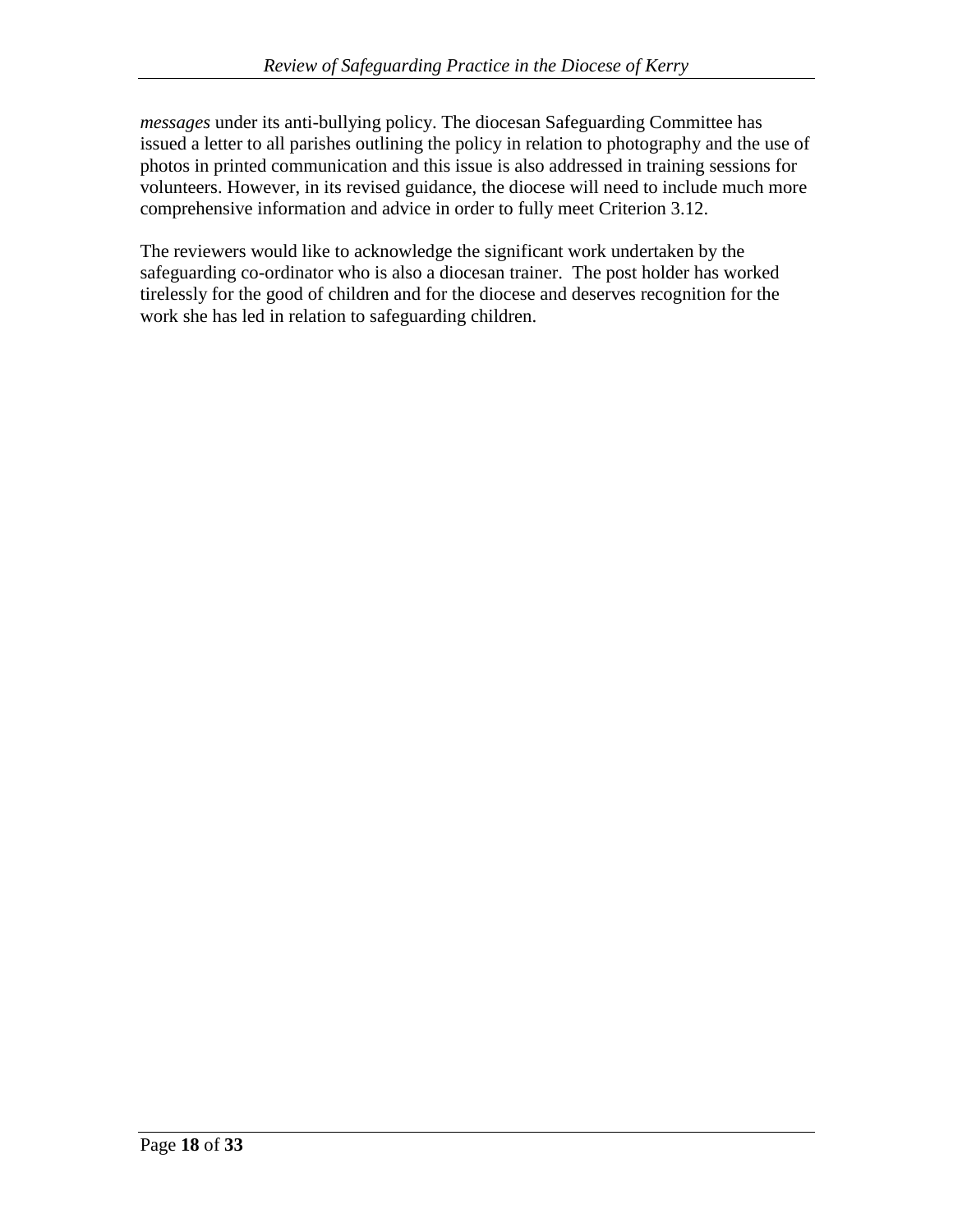#### **Training and Education**

*All Church personnel should be offered training in child protection to maintain high standards and good practice.*

| <b>Criteria</b> |                                                          |                  |
|-----------------|----------------------------------------------------------|------------------|
| <b>Number</b>   | <b>Criterion</b>                                         | Met fully or     |
|                 |                                                          | Met partially or |
|                 |                                                          | Not met          |
| 4.1             | All Church personnel who work with children are          | Met fully        |
|                 | inducted into the Church's policy and procedures on      |                  |
|                 | child protection when they begin working within          |                  |
|                 | Church organisations.                                    |                  |
| 4.2             | Identified Church personnel are provided with            | Met fully        |
|                 | appropriate training for keeping children safe with      |                  |
|                 | regular opportunities to update their skills and         |                  |
|                 | knowledge.                                               |                  |
| 4.3             | Training is provided to those with additional            | Met partially    |
|                 | responsibilities such as recruiting and selecting staff, |                  |
|                 | dealing with complaints, disciplinary processes,         |                  |
|                 | managing risk, acting as designated person.              |                  |
| 4.4             | Training programmes are approved by National             | Met fully        |
|                 | Board for Safeguarding Children and updated in line      |                  |
|                 | with current legislation, guidance and best practice.    |                  |

The section headed *General Principles Guiding Best Practice for Ministry with Children and Young People* in the Diocese of Kerry Child safeguarding guidance indicates that *best practice* includes *providing pastoral support and training for all Church personnel*. This however is the only mention of training in the document.

#### **Recommendation 6:**

#### **That the incoming Bishop of Kerry ensures that the revised diocesan guidance to be published later this year contain a dedicated chapter on Training that will address the matters listed in the four criteria under Standard 4.**

All priests who are incardinated into the Diocese of Kerry have received Child Safeguarding training, as have all sacristans and child safeguarding parish representatives. The diocese has two trainers who are accredited with the NBSCCCI and who deliver training on a rolling basis, with revision or refresher training provided to safeguarding personnel as required. The Safeguarding Coordinator also plans and coordinates training across the diocese. Two further trainers are completing the NBSCCCI Train the Trainers course and will become available to train others later in the year. There is clearly a commitment to appropriate Child Safeguarding training in the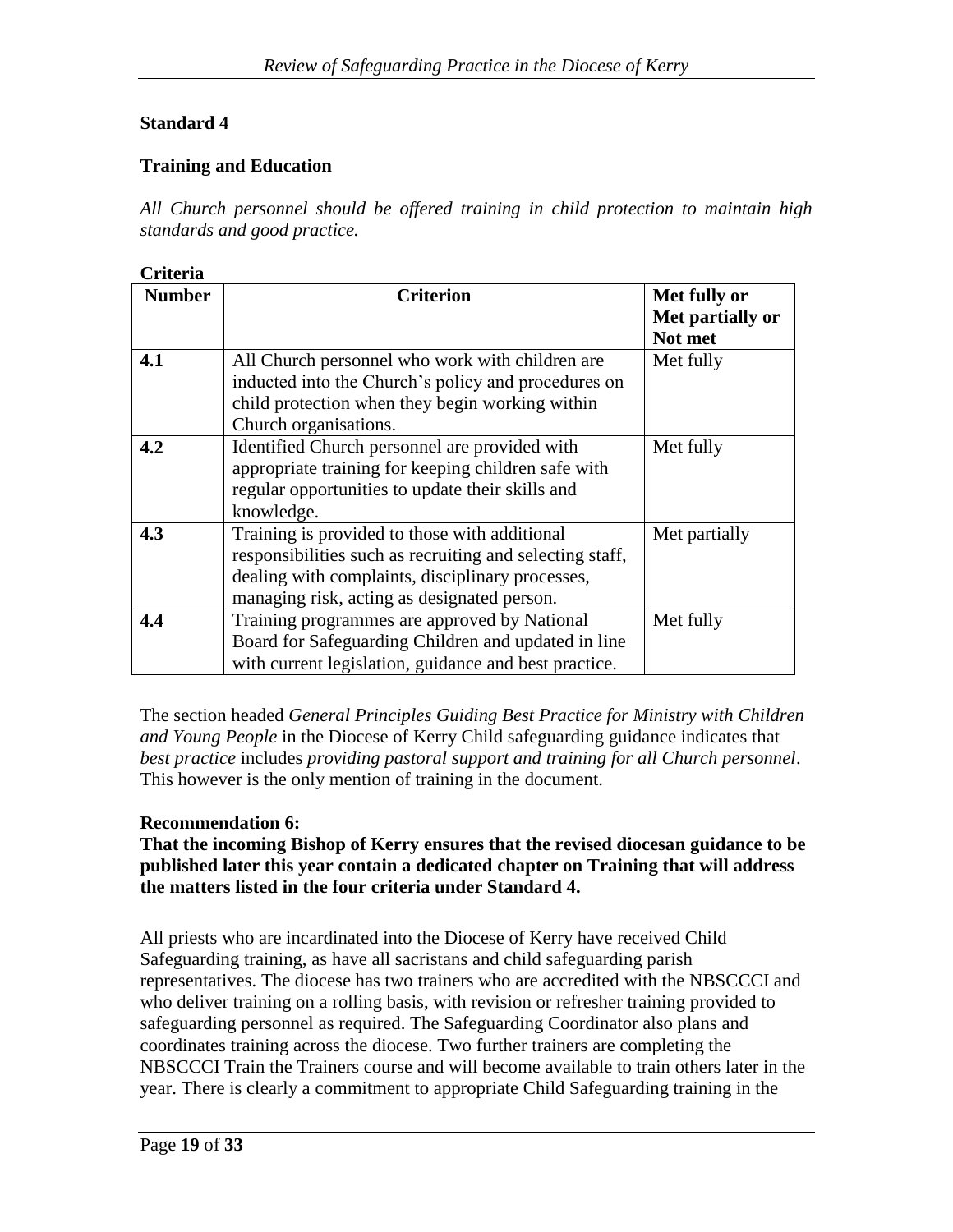Diocese of Kerry and this is commended. The diocese meets the requirements of Criteria 4.1, 4.2 and 4.4.

The Child Safeguarding section of the diocesan website has a section headed Training, but this provides almost no information on training per se, devoting most of its content to a description of the results of the annual audit of parishes and describing the role of Child Safeguarding Parish Representatives. This should be rectified.

Under Criterion 4.3, a diocese is expected to have conducted a training needs analysis for its safeguarding personnel who are working in key positions and who have very specific responsibilities to meet. The reviewers did not see evidence that this stage of development has yet been reached in the Diocese of Kerry, although some personnel are supported to attend any training requested by them. This criterion is therefore only partially met, which leads to the following recommendation:

#### **Recommendation 7:**

**That the incoming Bishop of Kerry ensures that a training needs analysis is conducted in relation to the Designated Person, Safeguarding Coordinator, Coordinator of Vetting, Safeguarding Committee members and other key personnel and implements the recommendations of the report that is produced on that analysis.**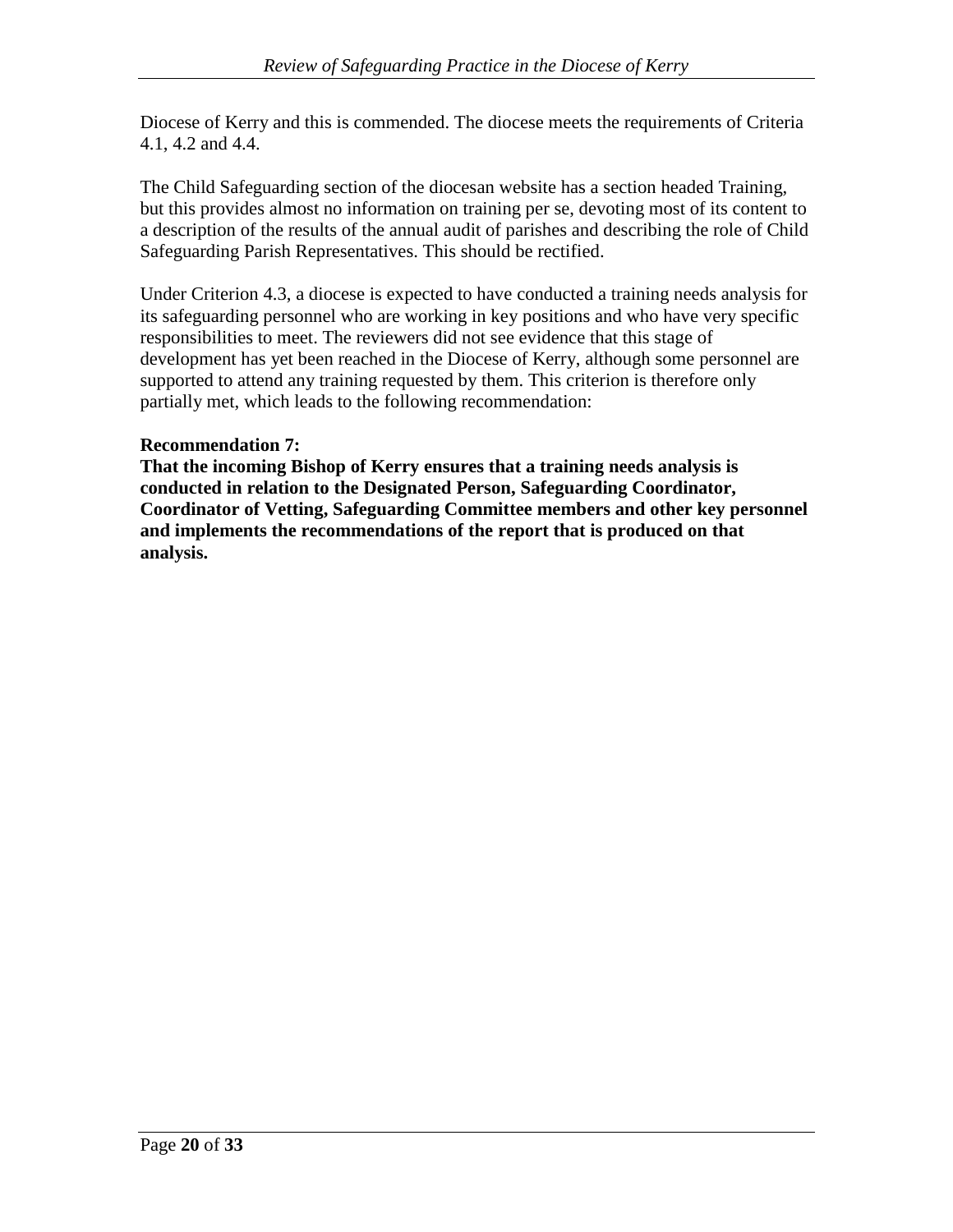#### **Communicating the Church's Safeguarding Message**

*This standard requires that the Church's safeguarding policies and procedures be successfully communicated to Church personnel and parishioners (including children). This can be achieved through the prominent display of the Church policy, making children aware of their right to speak out and knowing who to speak to, having the Designated Person's contact details clearly visible, ensuring Church personnel have access to contact details for child protection services, having good working relationships with statutory child protection agencies and developing a communication plan which reflects the Church's commitment to transparency.*

| <b>Number</b> | <b>Criterion</b>                                      | Met fully or     |
|---------------|-------------------------------------------------------|------------------|
|               |                                                       | Met partially or |
|               |                                                       | Not met          |
| 5.1           | The child protection policy is openly displayed and   | Met fully        |
|               | available to everyone.                                |                  |
| 5.2           | Children are made aware of their right to be safe     | Met partially    |
|               | from abuse and who to speak to if they have           |                  |
|               | concerns.                                             |                  |
| 5.3           | Everyone in Church organisations knows who the        | Met fully        |
|               | designated person is and how to contact them.         |                  |
| 5.4           | Church personnel are provided with contact details of | Met fully        |
|               | local child protection services, such as Health and   |                  |
|               | Social Care Trusts / Health Service Executive, PSNI,  |                  |
|               | An Garda Síochána, telephone helplines and the        |                  |
|               | designated person.                                    |                  |
| 5.5           | Church organisations establish links with statutory   | Met fully        |
|               | child protection agencies to develop good working     |                  |
|               | relationships in order to keep children safe.         |                  |
| 5.6           | Church organisations at diocesan and religious order  | Met partially    |
|               | level have an established communications policy       |                  |
|               | which reflects a commitment to transparency and       |                  |
|               | openness.                                             |                  |

The reviewers met with the Safeguarding Coordinator / Trainer, the Coordinator of Vetting / Trainer and with other members of the diocesan Safeguarding Committee. They also also met with four Safeguarding Children Parish Representatives. All of these personnel give of their time voluntarily and undertake very significant work on behalf of the children of the diocese. The diocesan website lists the 11 members of the committee and describes the committee's task as follows:

*The committee is responsible for the on-going development of policy and implementation of best practice procedures in every parish.*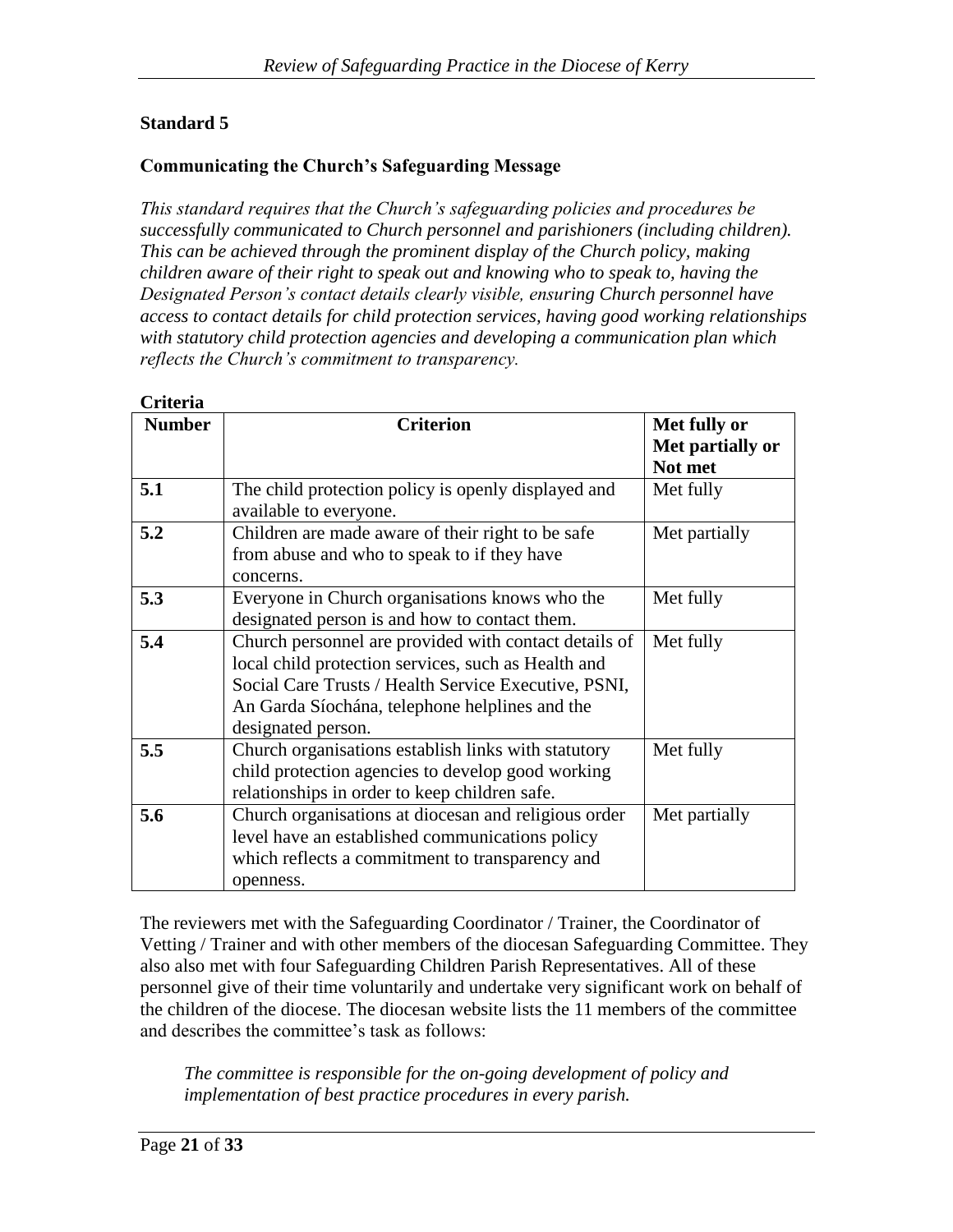It is this committee that will receive the revised diocesan child safeguarding guidance from a smaller working group for adoption and recommendation to the Bishop of Kerry. This is a major undertaking, but once the new guidance is published, it will provide the framework for the other activities of the various safeguarding personnel across the diocese.

The Diocese of Kerry has 130 child safeguarding parish representatives and has a policy of deploying at least two representatives in each of its 54 parishes. These volunteers are responsible for ensuring that all churches in the diocese have clearly visible posters that indicate what the diocesan safeguarding policy is, who the key personnel are and who a concerned parishioner should contact if worried about the safety and welfare of a child. The child safeguarding parish representatives also have the responsibility for ensuring that safeguarding procedures in relation to altar servers and regarding the use of parish halls and community centres by groups for activities with children and young people are followed. These representatives ensure that all Church related groups catering for children, such as children's choirs and liturgies are guided by best practice codes of behaviour and appropriate supervision arrangements. They also ensure that child safeguarding information is regularly included in all parish newsletters and other parish media.

The child safeguarding parish representatives are also tasked with facilitating *…anyone who needs to make a complaint and/or requires pastoral care by ensuring that contact information for the relevant Church and Statutory Personnel for Safeguarding Children is made known within the parish* (taken from Diocese of Kerry website).

It is clear to the reviewers that Criteria 5.1, 5.3, 5.4 and 5.5 are fully met in the Diocese of Kerry. It is also very apparent that Bishop Murphy has provided leadership in relation to proactive safeguarding work within his diocese and the volunteers interviewed spoke of his acknowledgement of their roles and contributions.

Regarding Criterion 5.2, the reviewers have been assured that the matter of advising children of how to utilise their rights to be safe and to talk to identified adults is addressed in training for volunteers and in written guidance to parishes. In order to be fully compliant, the diocese needs to put structures in place, to ensure that this is done for all children in every Church related activity.

The Diocese of Kerry has a lay woman responsible for communications. It was this person who put up a notice on the diocesan website about the NBSCCCI review, as follows:

*The National Board for Safeguarding Children in the Catholic Church (NBSCCI) will be conducting its review of the Kerry Diocese on 15th and 16th May 2013. The review of safeguarding practice involves discussions with key safeguarding personnel and a review of case papers and other relevant documentation held by the Diocese.*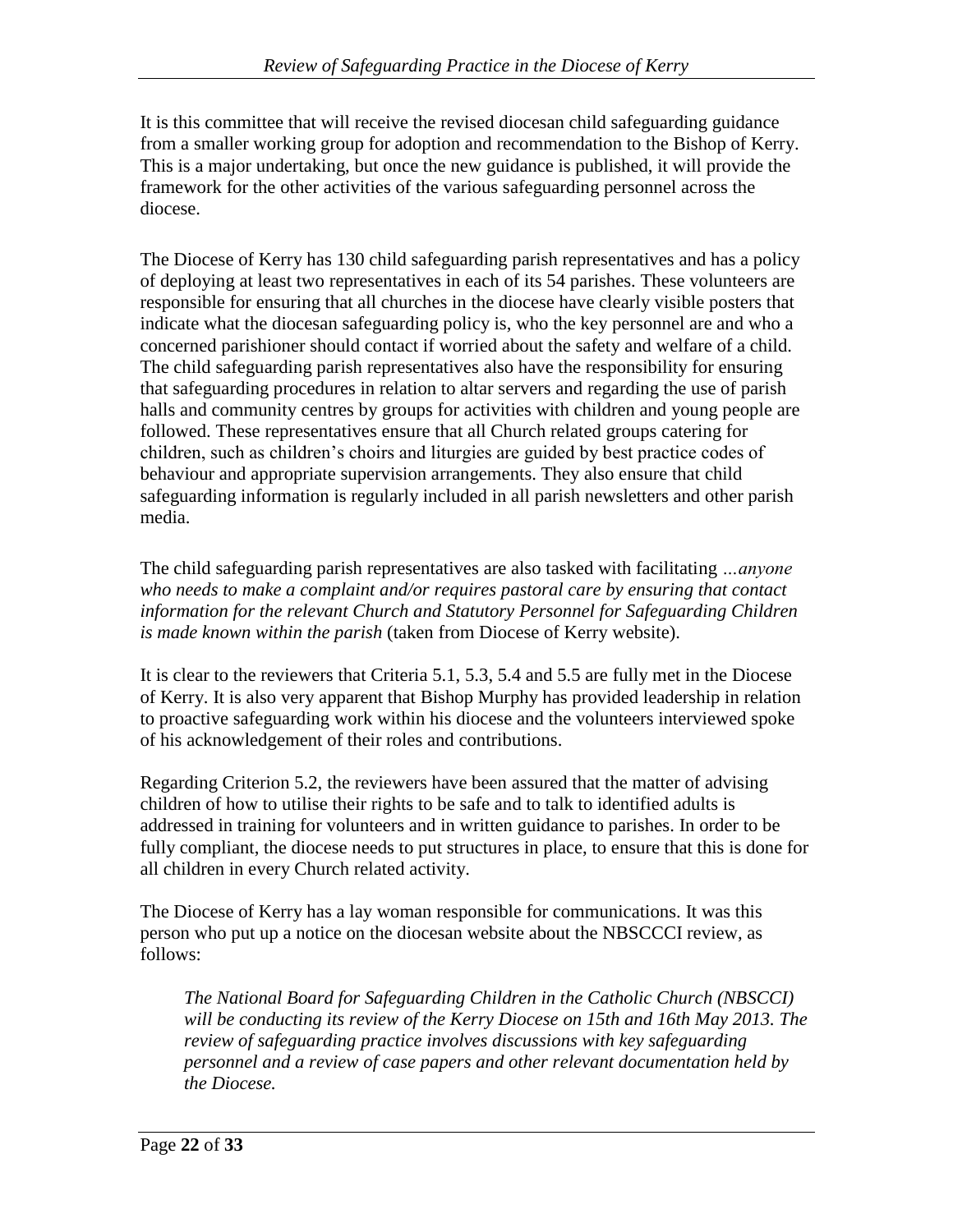*In addition the NBSCCCI will seek the views of the civil authorities, An Garda Siochana and the HSE, to ensure that notifications of all allegations have been made and that working relationships exist which promote the welfare of children. If you are a survivor of past abuse, who has not yet come forward, you are now invited to do so either to the Garda Siochana, the HSE or to the designated person of the Diocese.*

*In line with Safeguarding Policies all allegations of abuse are reported to the civil authorities. Should you be aware of any current risk to children you are advised to report it directly to the Gardai or the HSE.*

The notice then gave the names and contact details of the responsible Chief Superintendent of An Garda Síochána, Area Manager of Child and Family Services with HSE South and Designated Person of the diocese. Two people did come forward in response to this notice and they will be referred to under Standard 6 below.

Criterion 5.6 would be met in full if the Diocese of Kerry was to develop an overall written Communications Policy on Child Safeguarding. The reviewers are satisfied however that the Bishop of Kerry and his diocesan safeguarding personnel are committed to openness and transparency in their child safeguarding work.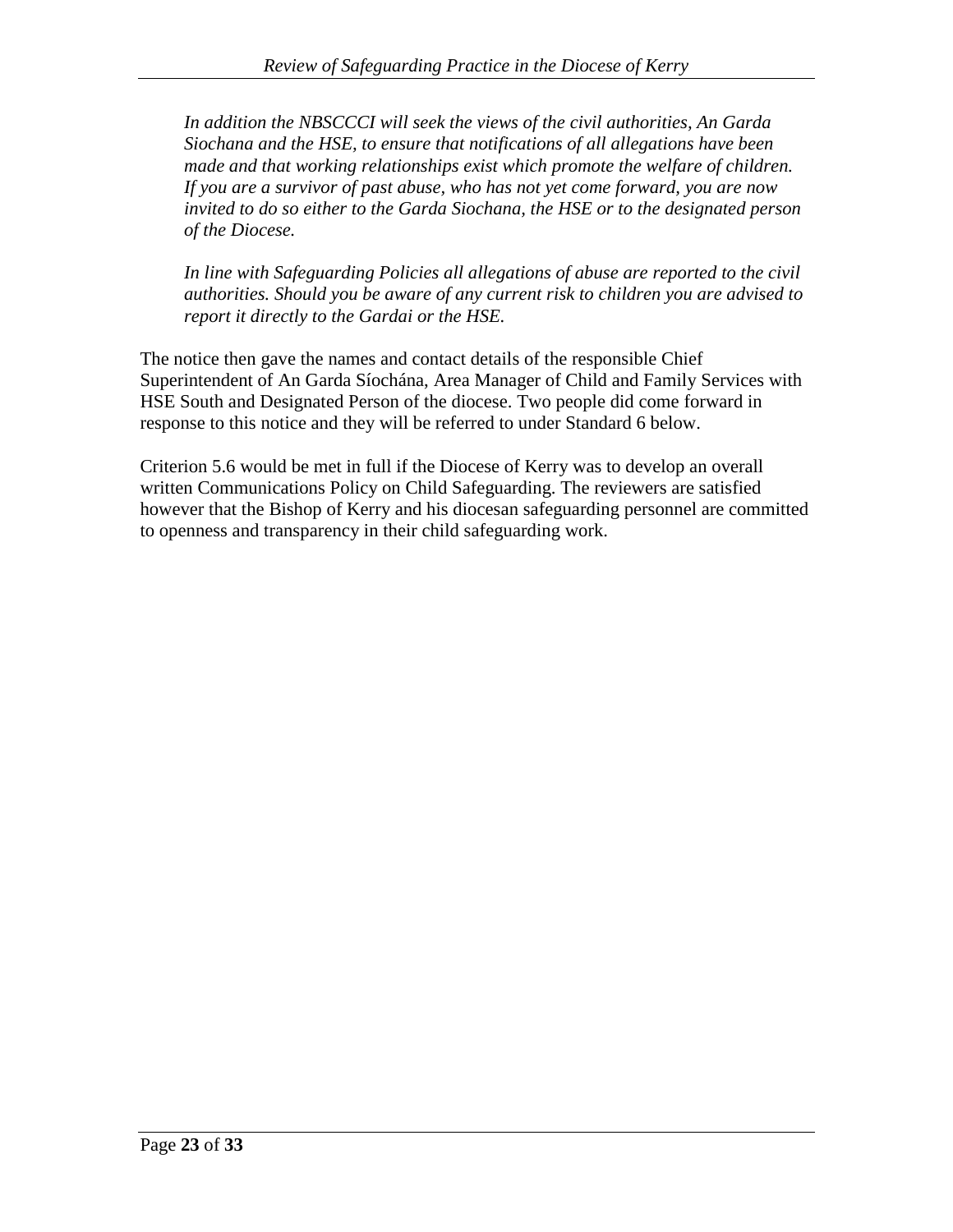#### **Access to Advice and Support**

*Those who have suffered child abuse should receive a compassionate and just response and should be offered appropriate pastoral care to rebuild their lives.*

*Those who have harmed others should be helped to face up to the reality of abuse, as well as being assisted in healing.*

#### **Criteria**

| <b>Number</b> | <b>Criterion</b>                                     | Met fully or     |
|---------------|------------------------------------------------------|------------------|
|               |                                                      | Met partially or |
|               |                                                      | Not met          |
| 6.1           | Church personnel with special responsibilities for   | Met fully        |
|               | keeping children safe have access to specialist      |                  |
|               | advice, support and information on child protection. |                  |
| 6.2           | Contacts are established at a national and/ or local | Met fully        |
|               | level with the relevant child protection/welfare     |                  |
|               | agencies and helplines that can provide information, |                  |
|               | support and assistance to children and Church        |                  |
|               | personnel.                                           |                  |
| 6.3           | There is guidance on how to respond to and support a | Met partially    |
|               | child who is suspected to have been abused whether   |                  |
|               | that abuse is by someone within the Church or in the |                  |
|               | community, including family members or peers.        |                  |
| 6.4           | Information is provided to those who have            | Met fully        |
|               | experienced abuse on how to seek support.            |                  |
| 6.5           | Appropriate support is provided to those who have    | Met fully        |
|               | perpetrated abuse to help them to face up to the     |                  |
|               | reality of abuse as well as to promote healing in a  |                  |
|               | manner which does not compromise children's          |                  |
|               | safety.                                              |                  |
|               |                                                      |                  |

The Diocese of Kerry has well developed professional working relationships with An Garda Síochána, the HSE and the NBSCCCI. Through these contacts the diocese is able to access appropriate specialist advice, support and information and through attendance at training events and child protection seminars and conferences, diocesan safeguarding personnel have established good and effective links with other relevant agencies that can provide necessary supports and assistance. The diocese is also a member of the National Case Management Reference Group (NCMRG) operated by the NBSCCCI and can bring any cases of concern to that group for guidance. In these ways the diocese has met the requirements of Criteria 6.1 and 6.2.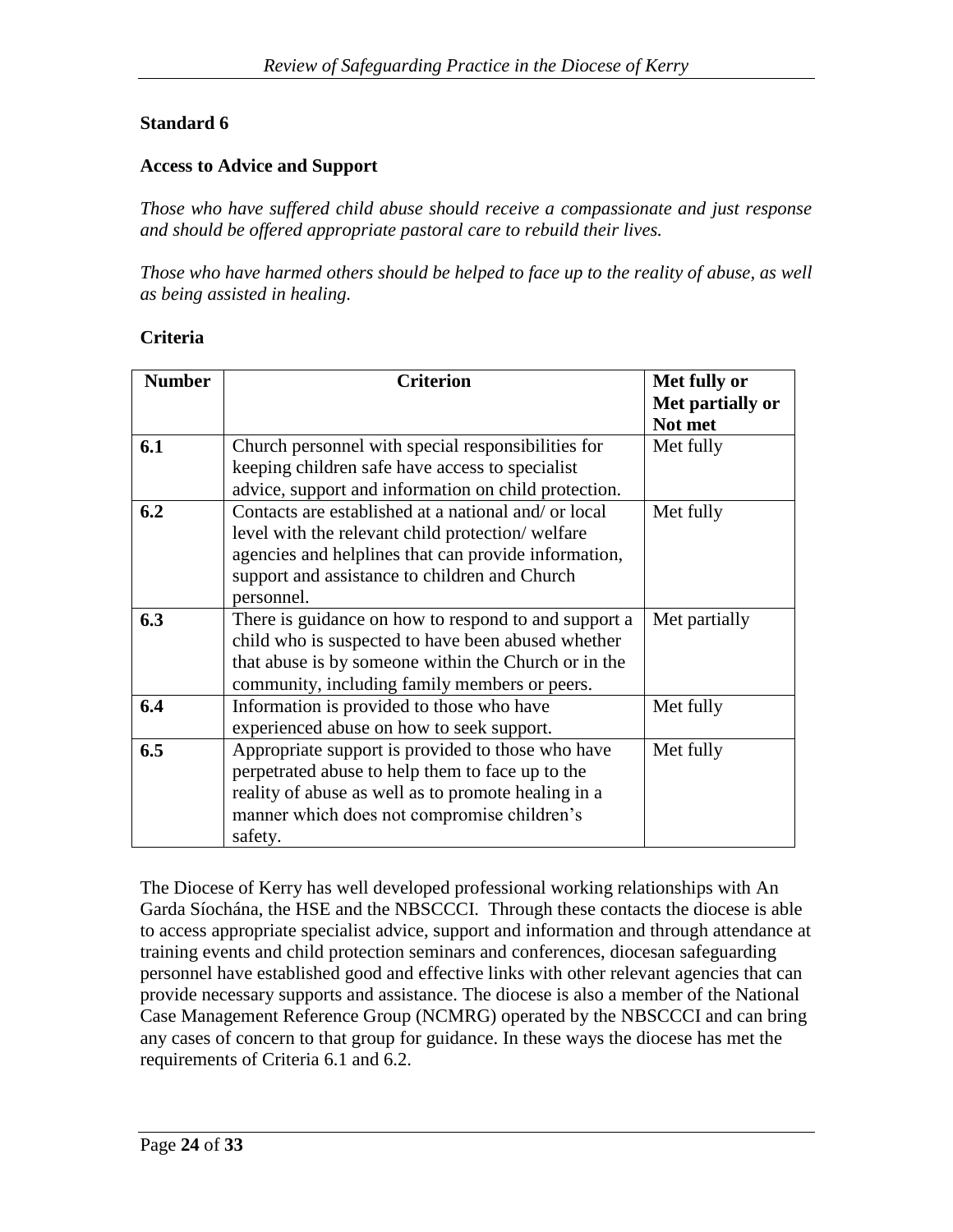It is clear from the wording of the section headed *Dealing with Allegations* in the Diocese of Kerry child safeguarding guidance that the diocese wants to make sure that children who may have been abused are not interviewed or their situations investigated by untrained volunteers acting in safeguarding roles and this is important. However, it is possible, as evidenced in the child safeguarding policies and procedures of other Irish dioceses, to describe the appropriate response to a child who is suspected of having been the victim of abuse, but this is not covered in the Diocese of Kerry Child safeguarding guidance. It is due to this omission that Criterion 6.3 is only partially met.

The Diocese of Kerry has demonstrated a genuine commitment to communicate a message of wanting victims of clerical abuse to come forward and receive support and assistance. The current bishop has engaged in a very full way with local print and electronic media to try and communicate this invitation. Reference has been made to the notice of this NBSCCCI review placed on the diocesan website and to the work of the child safeguarding parish representatives at local level. Over time this effort can be further developed from the good foundations that have already been laid. At this stage the diocese meets the requirements of Criterion 6.4. In examining the case management files, the reviewers saw evidence of a real concern for victims, demonstrated through the provision of counselling and other pastoral supports.

The independent consultant who produced a review report for Bishop Murphy in April 2009 made reference to work that still needed to be done regarding victim outreach for cases known at that time to the diocese. It is now important that this matter is attended to. He was specifically concerned about the abuse perpetrated by two priests of the diocese in 1950s and 1960s, one of who had at least 25 victims and the second of who had one known victim. The recommendations were, in the case of the first priest, that:

#### *The case should be reviewed with particular reference to the need for appropriate support structures for complainants.*

The reviewers did not see any evidence that such a case review has yet been conducted. However the reviewers were advised of and saw a draft paper on the development of a new way of responding to victims of abuse.

The recommendation in the case of the second priest was that:

*It would be important to inquire from the Gardai if they have any complaints relating to his time in (name of parish) and if there are any complainants to whom the Diocese should be offering support.*

Again, the reviewers did not see evidence of this recommendation having been acted on. Recommendation 2 made earlier in this report is that all outstanding actions arising from the April 2009 review report would be taken without delay.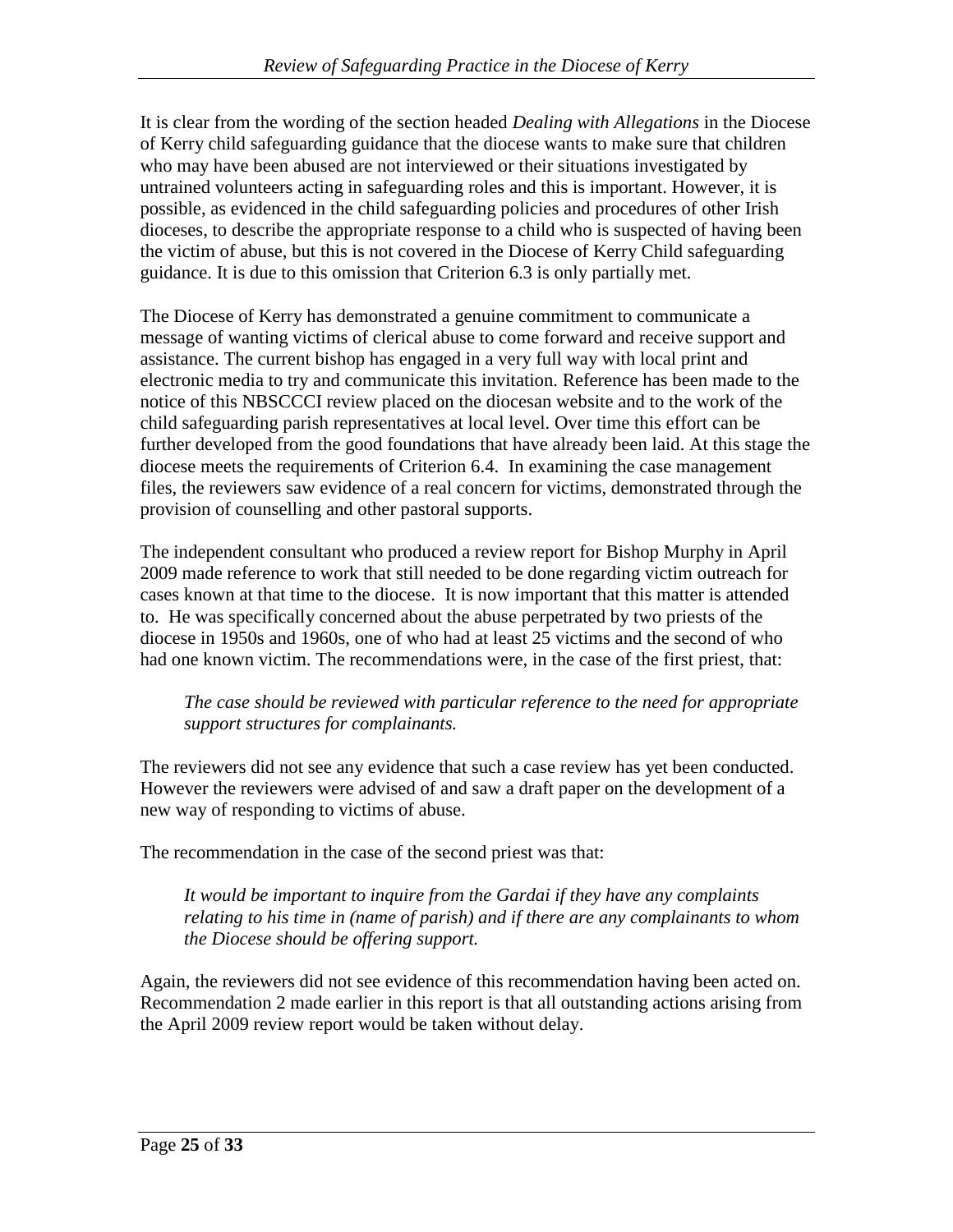In relation to Criterion 6.5, it is apparent from the case management files that were examined in the course of the review that respondent priests have been offered appropriate assessment and therapeutic services, although some have declined to utilise these.

The case management responsibilities of the diocese's designated person have been light to date. While this is good in a way, the incoming Bishop of Kerry and the designated person need to review the designated person role into the future. The introduction of a new bishop is an opportunity to revise and refresh all aspects of safeguarding in the diocese. This could result in a more defined risk assessment and risk management function for the designated person, in cooperation with the statutory services. It could also lead to a thorough review of the diocese's victim outreach and support responses and the development of a clearer policy and practice in that area. Finally, the incoming Bishop of Kerry, in consultation with his diocesan Safeguarding Committee, will need to develop a contingency plan for the eventual handover of responsibilities by retiring voluntary personnel who occupy key roles in the safeguarding structure in the diocese.

#### **Recommendation 8:**

**That the incoming Bishop of Kerry convene a Review Day for key safeguarding personnel in the diocese to identify developments that are required to further enhance the overall safeguarding endeavour and to produce a set of clear and achievable goals for the next three years, to be written up into a Diocese of Kerry Child Safeguarding Plan.**

Two people came forward in response to the website notice about the NBSCCCI review. Both men allege abuse by a diocesan priest in early 1970s. One of these men was interviewed and stated his desire for the contact with the reviewers to be referenced in this report. There was telephone and written contact with the second man and discussions were as a consequence held with the designated person who was also in contact with him about possible further follow-up.

The first man who was interviewed spoke about his and his siblings' experiences in residential care in Co. Kerry, where he alleged that they had been abused by a diocesan priest. All details of possible abuse of named people were passed on to the diocesan designated person for notification to An Garda Síochána and HSE. The first man has not however made a statement of complaint to An Garda Síochána in relation to his own alleged experiences of abuse, so it is not possible for these to be investigated. The second man did make a statement to the Gardai.

The NBSCCCI wish to apologise to a priest of the Diocese of Kerry, who was the victim of false allegations. The NBSCCCI received notification of a complaint against this priest and misunderstood the complaint to relate to sexual abuse when the complaint which was subsequently determined to be unfounded, had related to psychological abuse only. The NBSCCCI acknowledges that this priest was entirely innocent of any such accusations and he was caused to suffer further unnecessary stress and anxiety as a result of this misunderstanding. His good name and character were eventually restored when the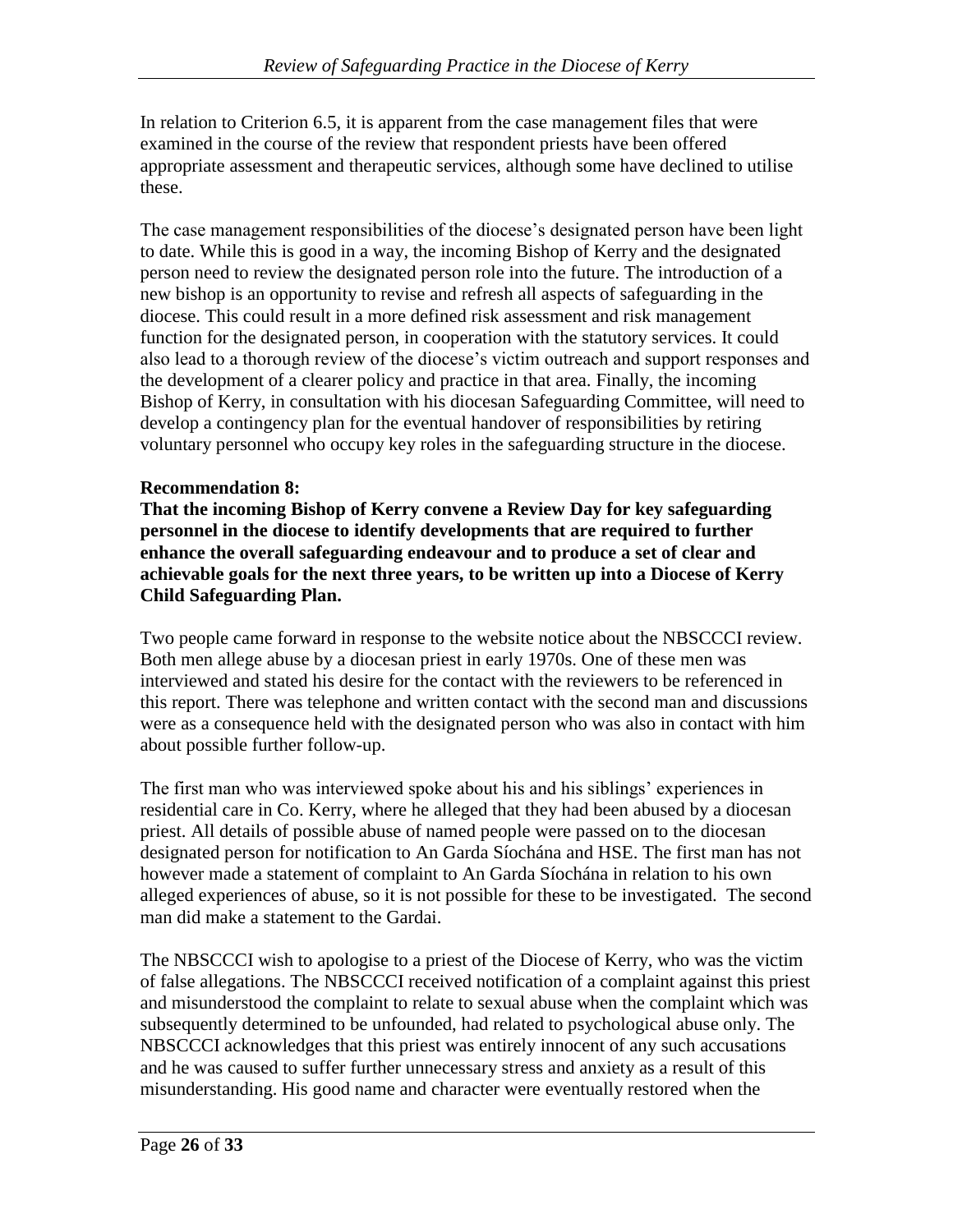person who made the allegations made a public admission in the High Court that the allegations were fabricated and without foundation.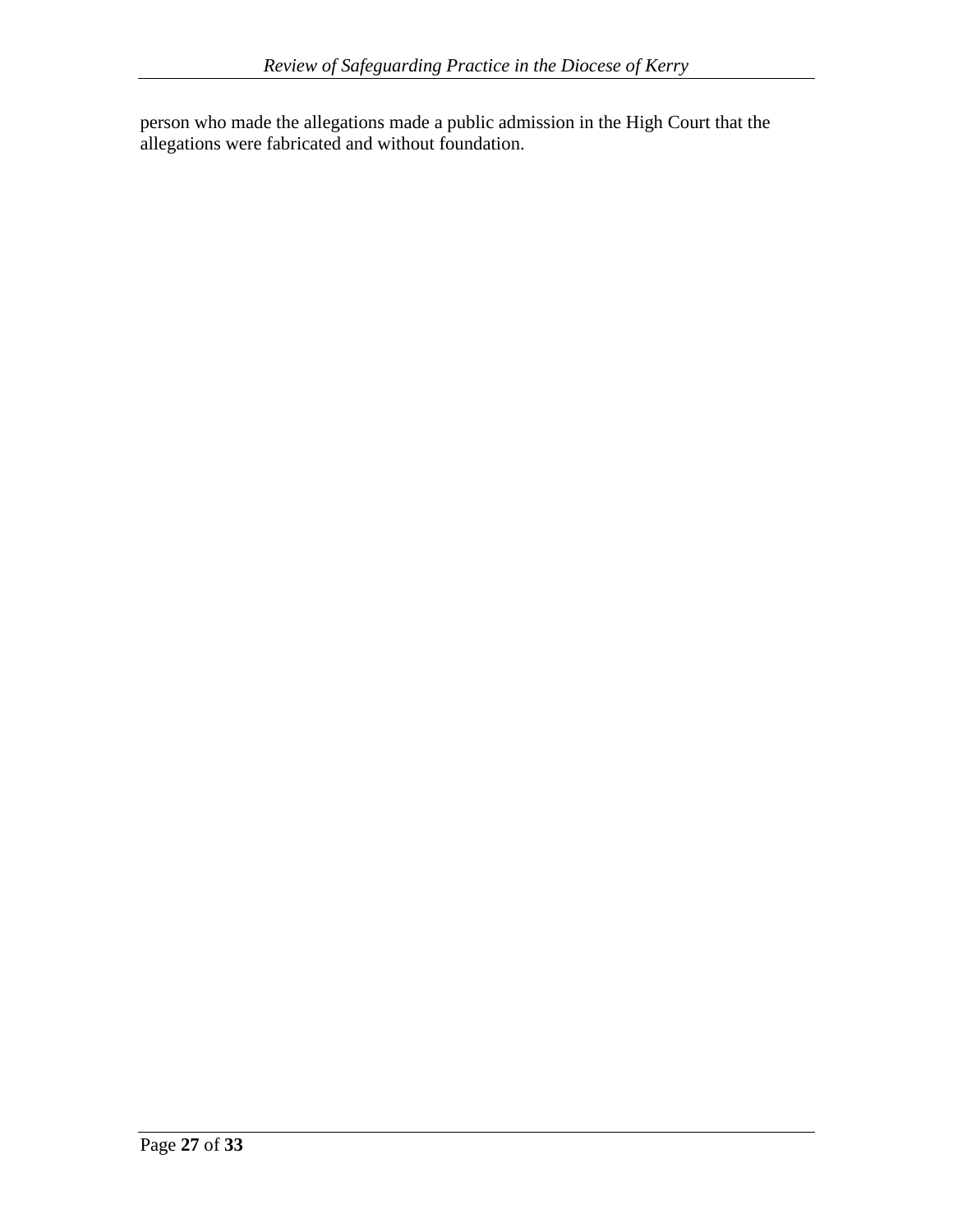#### **Implementing and Monitoring Standards**

*Standard 7 outlines the need to develop a plan of action, which monitors the effectiveness of the steps being taken to keep children safe. This is achieved through making a written plan, having the human and financial resources available, monitoring compliance and ensuring all allegations and suspicions are recorded and stored securely.*

| Criteria      |                                                                                                                                                                               |                                             |
|---------------|-------------------------------------------------------------------------------------------------------------------------------------------------------------------------------|---------------------------------------------|
| <b>Number</b> | <b>Criterion</b>                                                                                                                                                              | Met fully or<br>Met partially or<br>Not met |
| 7.1           | There is a written plan showing what steps will be<br>taken to keep children safe, who is responsible for<br>implementing these measures and when these will be<br>completed. | Not met                                     |
| 7.2           | The human or financial resources necessary for<br>implementing the plan are made available.                                                                                   | Met fully                                   |
| 7.3           | Arrangements are in place to monitor compliance<br>with child protection policies and procedures.                                                                             | Met fully                                   |
| 7.4           | Processes are in place to ask parishioners (children<br>and parents/ carers) about their views on policies and<br>practices for keeping children safe.                        | Met fully                                   |
| 7.5           | All incidents, allegations/suspicions of abuse are<br>recorded and stored securely.                                                                                           | Met fully                                   |

Recommendation 7 above addresses the absence of a written diocesan plan, as Criterion 7.1 is not met until this is attended to. The new Bishop of Kerry has indicated that this will be a priority for him when he is installed in the diocese.

All the evidence is that Bishop William Murphy has ensured that adequate resources have been made available in his diocese to fund the child safeguarding services there and therefore Criteria 7.2 is met in full. When a plan is developed, the cost of this will need to be evaluated and resources identified to support its achievement.

The Diocese of Kerry has a very good track record in conducting internal audits of its compliance at parish level with the *Safeguarding Children: Standards and Guidance Document for the Catholic Church in Ireland* of 2009. This audit is prepared and overseen by the coordinator of safeguarding and conducted by parish child safeguarding representatives with their parish priests. Returns provide necessary information to guide training and other initiatives. This audit information will also be very useful in informing the diocesan plan that has already been discussed. Between the audit exercise and visits to individual parishes by the coordinator of safeguarding and the designated person, there are processes in place to consult with people at local level. There therefore is evidence that Criteria 7.3 and 7.4 are fully met. A small improvement could be made in ensuring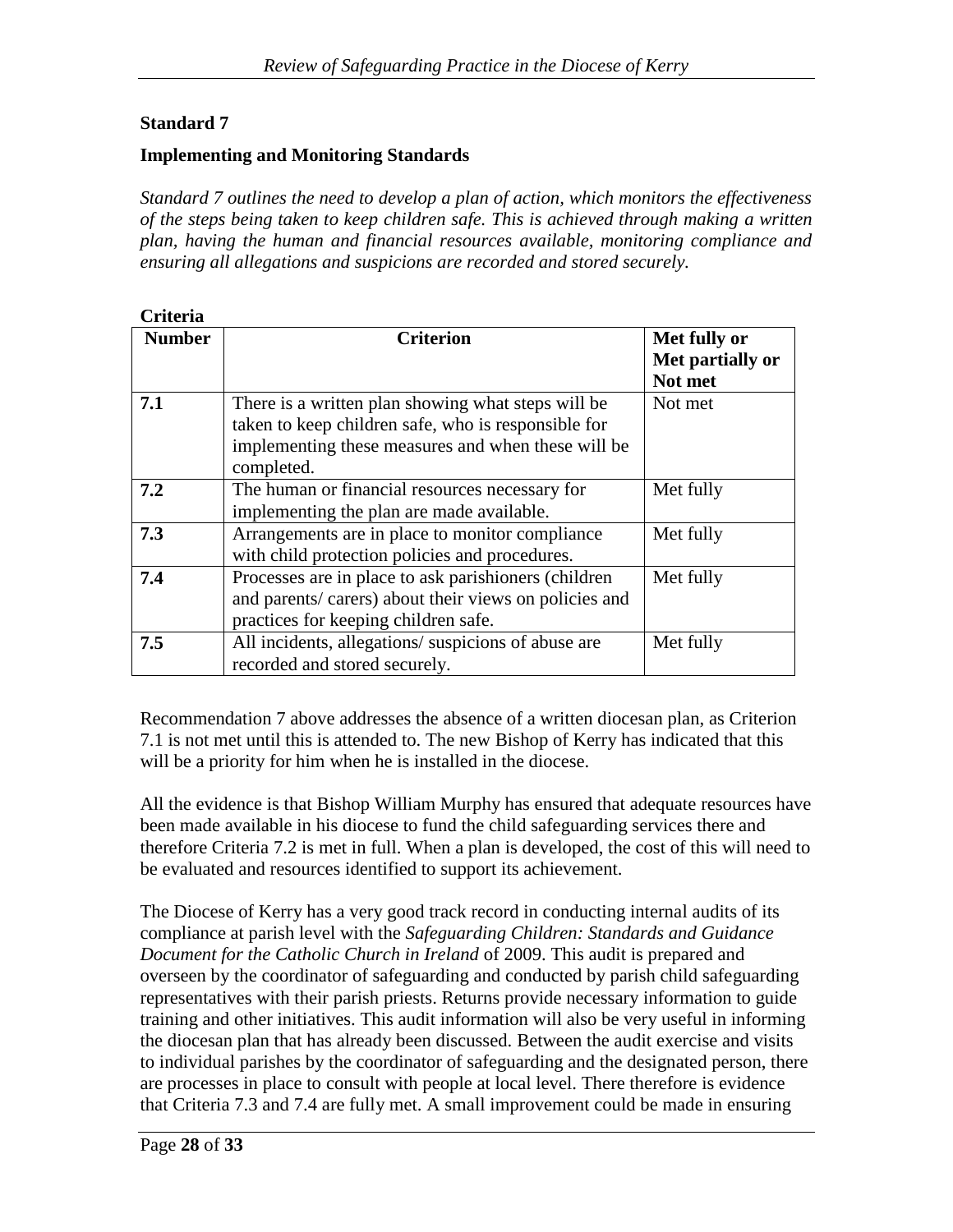that activities under Criterion 7.4 are logged and returned annually as Safeguarding Audit information.

The case management files are safely stored in the diocesan offices and access to these is restricted and controlled. The Diocese of Kerry is therefore fully compliant with Criterion 7.5.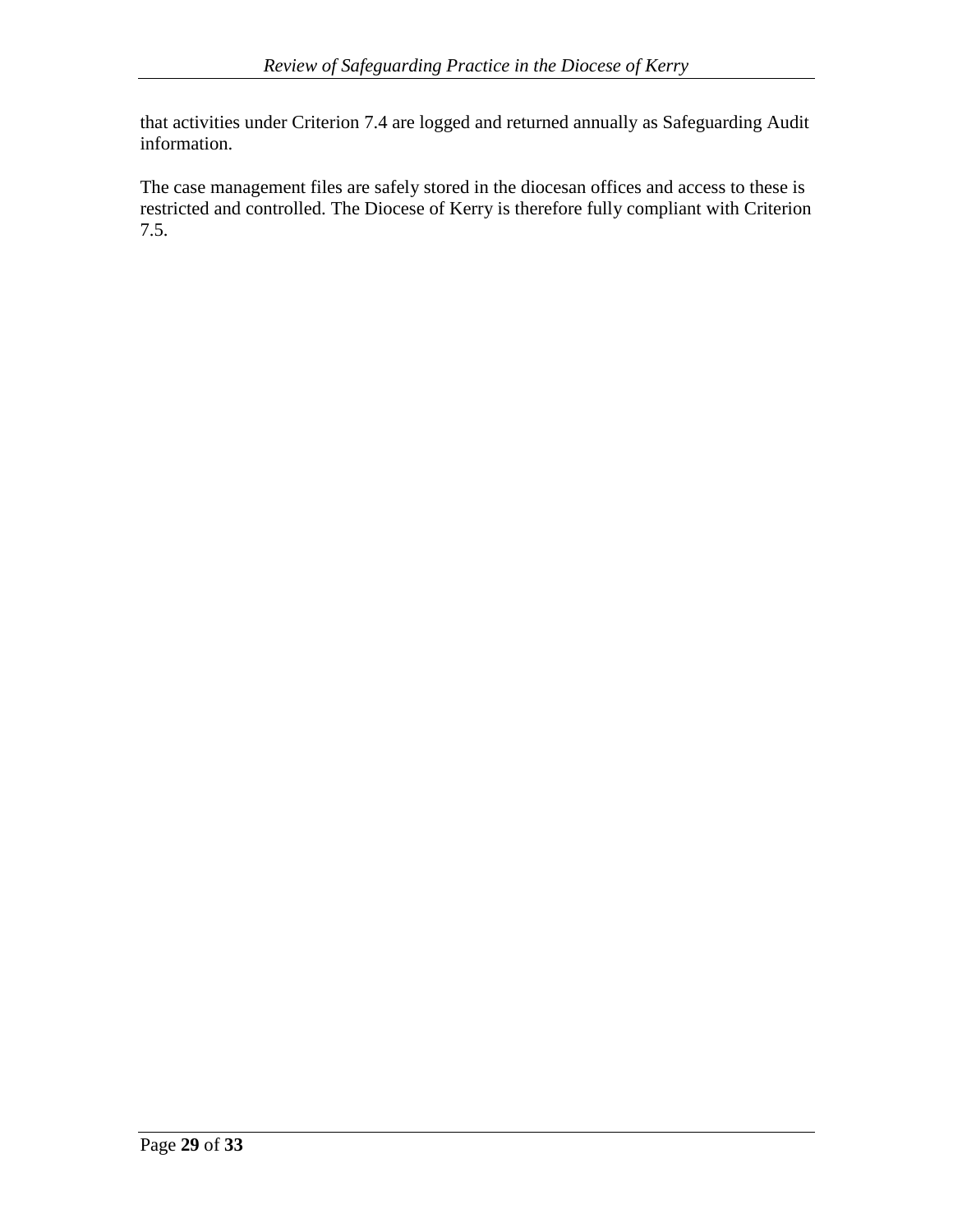## **Recommendations**

**Recommendation 1**: **That the Bishop of Kerry ensures that the information that is required under the Criteria 1.3, 1.6 and 1.8 is prepared and placed on the diocesan website and that the revised diocesan child safeguarding guidance to be published later in 2013 also contains this information.**

**Recommendation 2: That Bishop William Murphy and his Designated Person together review all of the recommendations made in the independent report of April 2009 and ensure that each and every one of these has been acted on in full.**

**Recommendation 3: That the incoming Bishop of Kerry assists the Designated Person in the construction of comprehensive case files in accordance with the NBSCCCI Recording Guidance.**

#### **Recommendation 4:**

**That the incoming bishop must establish and maintain a register of visiting and retired priests and ensure that all vetting checks and references have been sought prior to allowing them to participate or conduct any public ministry.**

**Recommendation 5: That the Bishop of Kerry makes arrangements for the careful inventory and transfer of all Garda vetting files and other records from the home of the Diocesan Coordinator of Vetting to a secure location in the diocesan offices.**

**Recommendation 6: That the incoming Bishop of Kerry ensures that the revised diocesan guidance to be published later this year contain a dedicated chapter on Training that will address the matters listed in the four criteria under Standard 4.**

**Recommendation 7: That the incoming Bishop of Kerry ensures that a training needs analysis is conducted in relation to the Designated Person, Safeguarding Coordinator, Coordinator of Vetting, Safeguarding Committee members and other key personnel, and implements the recommendations of the report that is produced on that analysis.**

**Recommendation 8: That the incoming Bishop of Kerry convene a Review Day for key safeguarding personnel in the diocese to identify developments that are required to further enhance the overall safeguarding endeavour and to produce a set of clear and achievable goals for the next three years, to be written up into a Diocese of Kerry Child Safeguarding Plan.**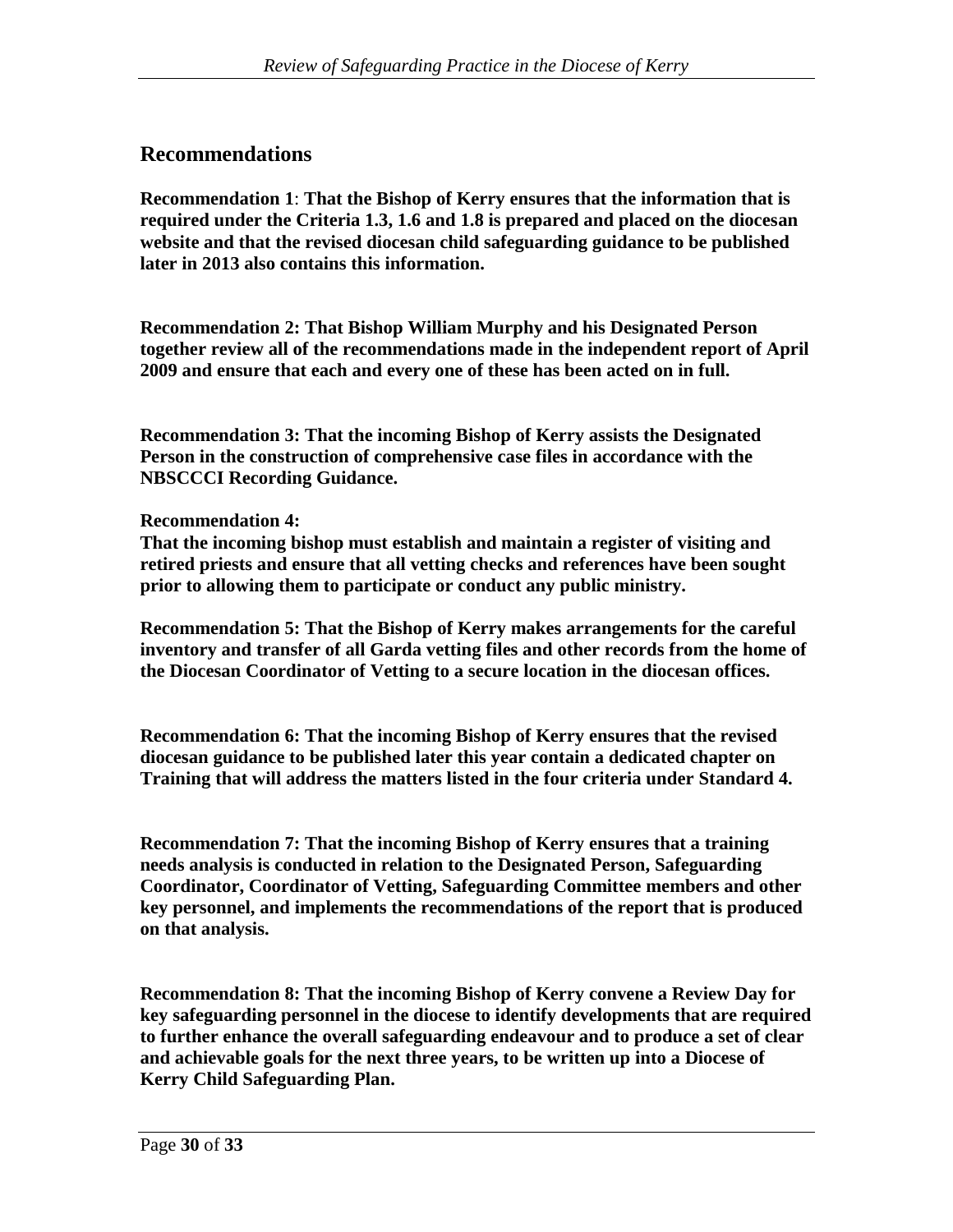## **Review of Safeguarding in the Catholic Church in Ireland**

#### **Terms of Reference**

(which should be read in conjunction with the accompanying Notes)

1. To ascertain the full extent of all complaints or allegations, knowledge, suspicions or concerns of child sexual abuse, made to the Diocese by individuals or by the Civil Authorities in the period  $1<sup>st</sup>$  January 1975 to date of review, against Catholic clergy and/or religious still living and who are ministering/or who once ministered under the aegis of the Diocese and examine/review and report on the nature of the response on the part of the Diocese.

2. If deemed relevant, select a random sample of complaints or allegations, knowledge, suspicions or concerns of child sexual abuse, made to the Diocese by individuals or by the Civil Authorities in the period  $1<sup>st</sup>$  January 1975 to date of review, against Catholic clergy and/or religious now deceased and who ministered under the aegis of the Diocese and examine/review and report on the nature of the response on the part of the Diocese.

- 3. To ascertain all of the cases during the relevant period in which the Diocese:
	- knew of child sexual abuse involving Catholic clergy and/or religious still living and including those clergy and/or religious visiting, studying and/or retired;
	- $\bullet$ had strong and clear suspicion of child sexual abuse; or
	- had reasonable concern;  $\bullet$

and examine/review and report on the nature of the response on the part of the Diocese.

- 4. To consider and report on the following matters:
	- Child safeguarding policies and guidance materials currently in use in the Diocese and an evaluation of their application;
	- Communication by the Diocese with the Civil Authorities;
	- Current risks and their management.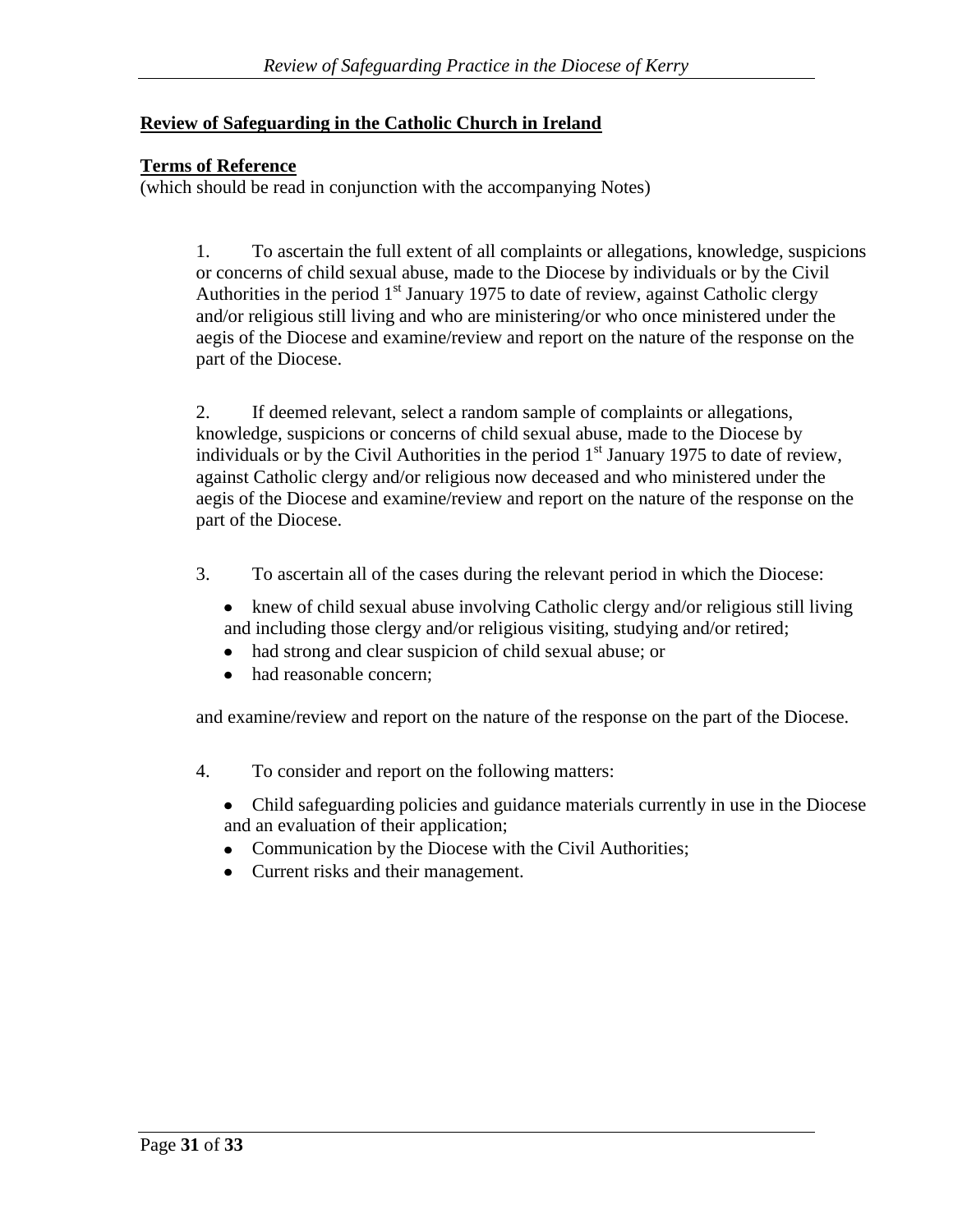## **Accompanying Notes**

#### *Note 1* **Definition of Child Sexual Abuse:**

The definition of child sexual abuse is in accordance with the definition adopted by the Ferns Report (and the Commission of Investigation Report into the Catholic ArchDiocese of Dublin). The following is the relevant extract from the Ferns Report:

"While definitions of child sexual abuse vary according to context, probably the most useful definition and broadest for the purposes of this Report was that which was adopted by the Law Reform Commission in  $1990<sup>1</sup>$  and later developed in Children First, National Guidelines for the Protection and Welfare of Children (Department of Health and Children, 1999) which state that 'child sexual abuse occurs when a child is used by another person for his or her gratification or sexual arousal or that of others'. Examples of child sexual abuse include the following:

exposure of the sexual organs or any sexual act intentionally performed in the presence of a child;

intentional touching or molesting of the body of a child whether by person or object for the purpose of sexual arousal or gratification;

masturbation in the presence of the child or the involvement of the child in an act of masturbation;

sexual intercourse with the child whether oral, vaginal or anal;

sexual exploitation of a child which includes inciting, encouraging, propositioning, requiring or permitting a child to solicit for, or to engage in prostitution or other sexual acts. Sexual exploitation also occurs when a child is involved in exhibition, modelling or posing for the purpose of sexual arousal, gratification or sexual act, including its recording (on film, video tape, or other media) or the manipulation for those purposes of the image by computer or other means. It may also include showing sexually explicit material to children which is often a feature of the 'grooming' process by perpetrators of abuse.

 $\overline{a}$ <sup>1</sup> This definition was originally proposed by the Western Australia Task Force on Child Sexual Abuse, 1987 and is adopted by the Law Reform Commission (1990) *Report on Child Sexual Abuse*, p. 8.